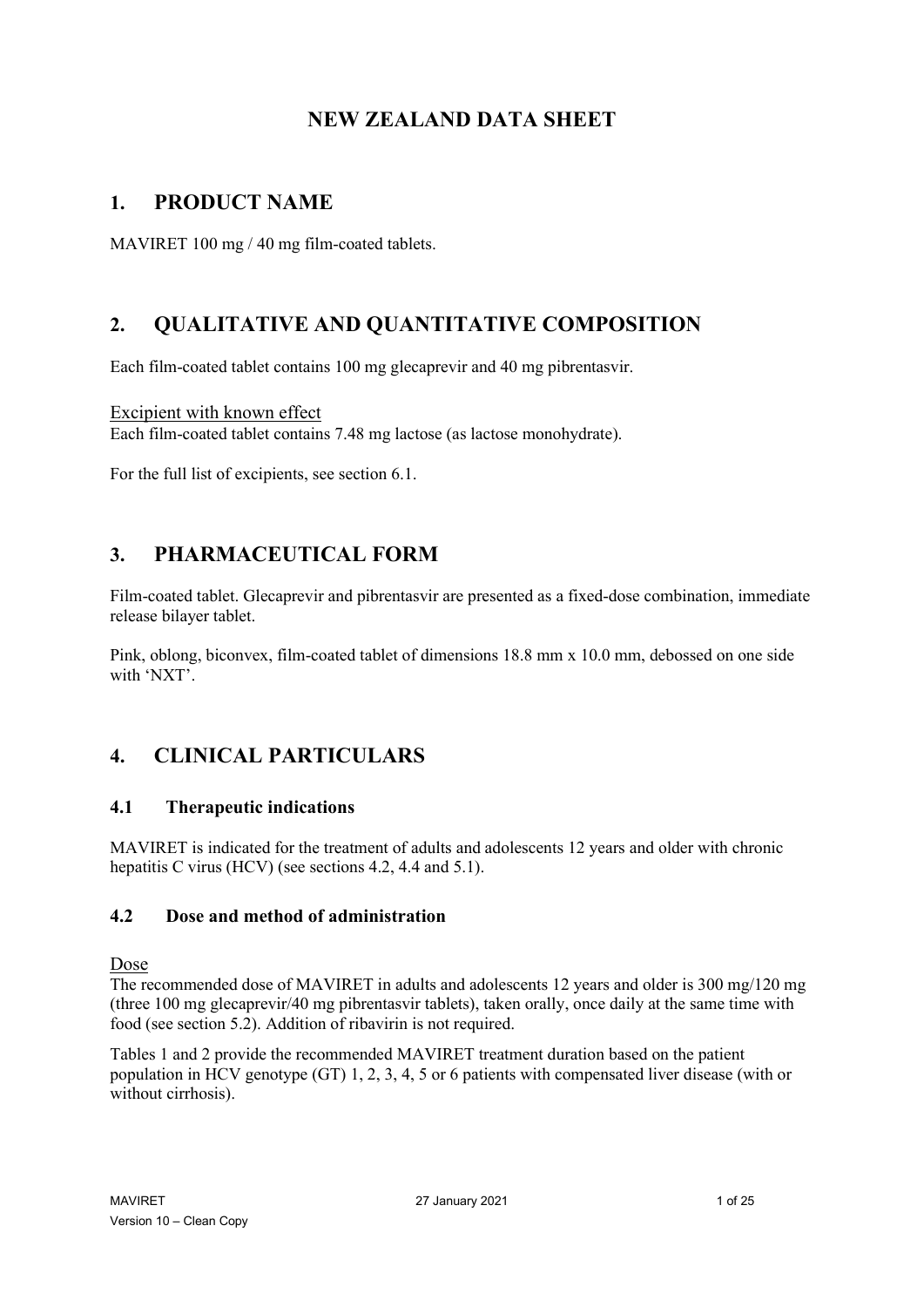## **Table 1: Recommended duration for treatment-naïve patients**

| <b>Patient Population</b>                                              |                     | <b>Recommended Treatment Duration</b> |  |
|------------------------------------------------------------------------|---------------------|---------------------------------------|--|
|                                                                        | <b>No Cirrhosis</b> | <b>Cirrhosis</b>                      |  |
| GT 1-6                                                                 | 8 weeks             | 8 weeks                               |  |
| Includes patients co-infected with human immunodeficiency virus (HIV). |                     |                                       |  |

**Table 2: Recommended duration for treatment-experienced patients**

| <b>Patient Population</b>                                                                                                                                                                                               | <b>Recommended Treatment Duration</b> |                  |  |  |
|-------------------------------------------------------------------------------------------------------------------------------------------------------------------------------------------------------------------------|---------------------------------------|------------------|--|--|
|                                                                                                                                                                                                                         | <b>No Cirrhosis</b>                   | <b>Cirrhosis</b> |  |  |
| NS5A inhibitor-naïve* GT 1, 2, 4, 5, 6                                                                                                                                                                                  | 8 weeks                               | 12 weeks         |  |  |
| NS5A inhibitor-experienced GT 1, 2, 4, 5, 6                                                                                                                                                                             | 16 weeks                              | 16 weeks         |  |  |
| GT 3 (any experienced)                                                                                                                                                                                                  |                                       |                  |  |  |
| * experienced with PR, SOF + PR, SOF + R, SMV + SOF, SMV + PR, TVR + PR or BOC + PR.<br>$PR = (peg)interferon + ribavirin; SOF = Sofosbuvir; R = Ribavirin; SMV = Simeprevir; TVR = Telaprevir;$<br>$BOC = Boceprevir.$ |                                       |                  |  |  |

Includes patients co-infected with human immunodeficiency virus (HIV)*.*

## *Missed doses*

In case a dose of MAVIRET is missed, the prescribed dose can be taken within 18 hours. If more than 18 hours have passed since MAVIRET is usually taken, the missed dose should **not** be taken and the patient should take the next dose per the usual dosing schedule. Patients should be instructed not to take a double dose.

## *Elderly patients*

No dose adjustment of MAVIRET is required in elderly patients (see sections 5.1 and 5.2).

## *Patients with renal impairment*

No dose adjustment of MAVIRET is required in patients with any degree of renal impairment, including patients on dialysis (see sections 5.1 and 5.2).

## *Patients with hepatic impairment*

No dose adjustment of MAVIRET is required in patients with mild hepatic impairment (Child-Pugh A) MAVIRET is not recommended in patients with moderate hepatic impairment (Child-Pugh B) and is contraindicated in patients with severe hepatic impairment (Child-Pugh C), (see sections 4.3, 4.4 and 5.2 for contraindications and precautions).

#### *Paediatric population*

No dose adjustment of MAVIRET is required in adolescents 12 years and older (see section 5 Pharmacological properties). The safety and efficacy of MAVIRET in children and adolescents aged less than 12 years have not yet been established.

## *Liver or kidney transplant patients*

MAVIRET may be used for 12 weeks in liver or kidney transplant recipients. A 16-week treatment duration should be considered in transplant patients who are NS5A inhibitor-experienced or genotype 3-infected patients who are treatment experienced (see Table 2).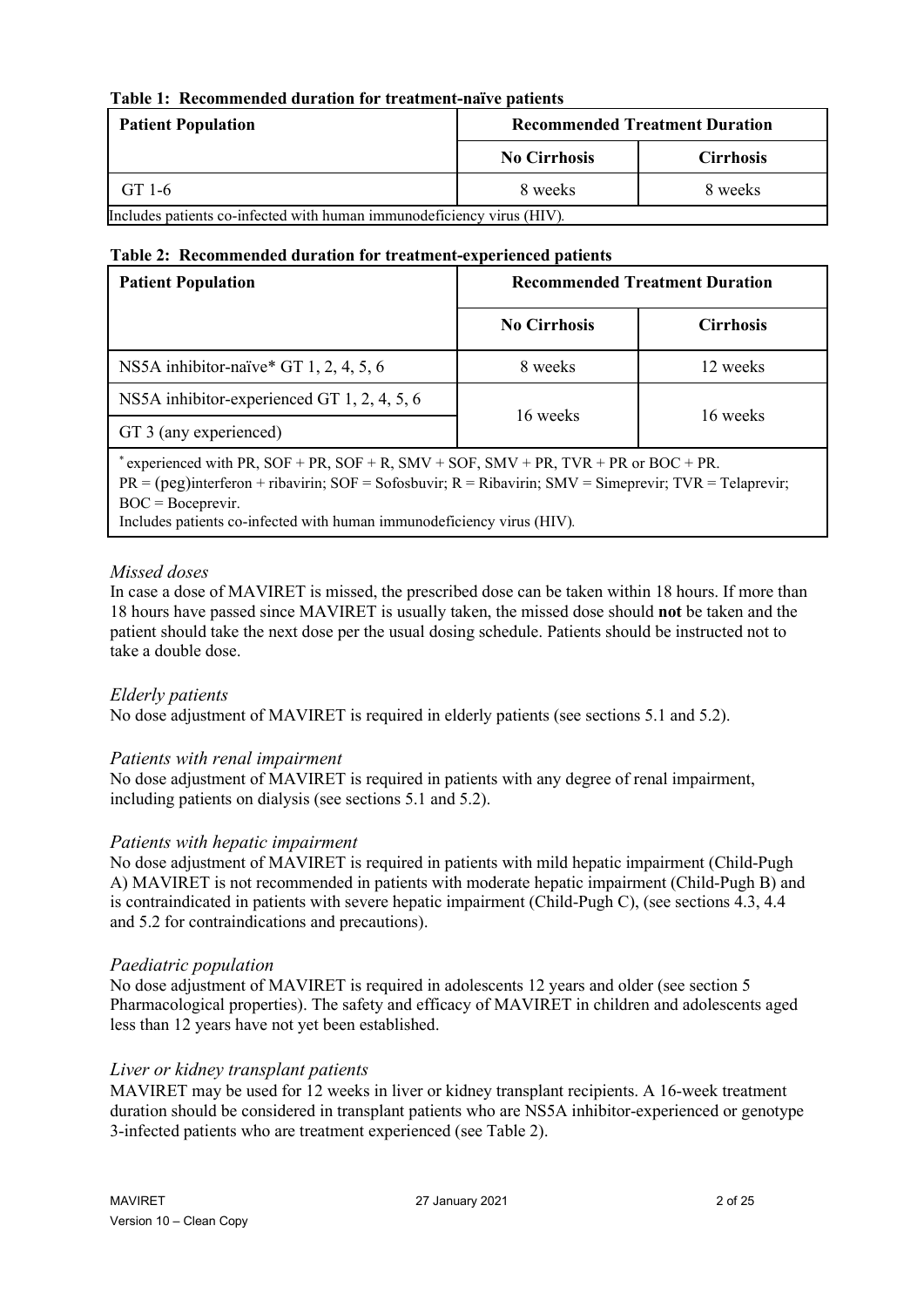## Method of administration

For oral use. Patients should be instructed to swallow tablets whole with food and not to chew, crush, or break the tablets (see section 5.2).

# **4.3 Contraindications**

Hypersensitivity to the active substances or to any of the excipients listed in section 6.1.

Patients with severe hepatic impairment (Child-Pugh C) (see sections 4.2, 4.4 and 5.2).

Concomitant use with atazanavir and rifampicin (see section 4.5).

## **4.4 Special warnings and precautions for use**

## Hepatitis B virus reactivation

Cases of hepatitis B virus (HBV) reactivation, some of them fatal, have been reported during treatment with direct-acting antiviral agents. All patients should be screened for HBV before initiation of treatment. HBV/HCV co-infected patients are at risk of HBV reactivation, and should therefore be monitored and managed according to current clinical guidelines.

#### Patients with hepatic impairment

MAVIRET is not recommended in patients with moderate hepatic impairment (Child-Pugh B) (see sections 4.2 and 5.2).

#### Patients with lactose intolerance

MAVIRET contains lactose. Patients with rare hereditary problems of galactose intolerance, the Lapp lactase deficiency or glucose-galactose malabsorption should not take this medicinal product.

## Potential effects of HCV clearance by Direct-Acting Antivirals (DAA) (class therapeutic effect)

Patients may experience improvement of liver function with HCV treatment resulting in improved glucose metabolism by the liver. In diabetic patients, this could lead to improved glucose control. Rare cases of symptomatic hypoglycaemia have been reported with the use of HCV DAAs. Therefore, close monitoring of blood glucose levels is recommended in diabetic patients to determine if dose adjustment of the anti-diabetes medication is required.

# **4.5 Interaction with other medicines and other forms of interaction**

## Potential for MAVIRET to affect other medicines

Glecaprevir and pibrentasvir are inhibitors of P-glycoprotein (P-gp), breast cancer resistance protein (BCRP), and organic anion transporting polypeptide (OATP) 1B1/3. Therefore, co-administration with MAVIRET may increase plasma concentrations of medicinal products that are substrates of P-gp, BCRP, OATP1B1, or OATP1B3.

Glecaprevir and pibrentasvir are weak inhibitors of cytochrome P450 (CYP) 3A, CYP1A2, and uridine glucuronosyltransferase (UGT) 1A1. Significant interactions are not expected when MAVIRET is co-administered with substrates of CYP3A, CYP1A2, CYP2C9, CYP2C19, CYP2D6, UGT1A1, or UGT1A4.

If MAVIRET is coadministered with a vitamin K antagonist, close monitoring of INR is recommended. This is due to liver function changes during treatment with MAVIRET.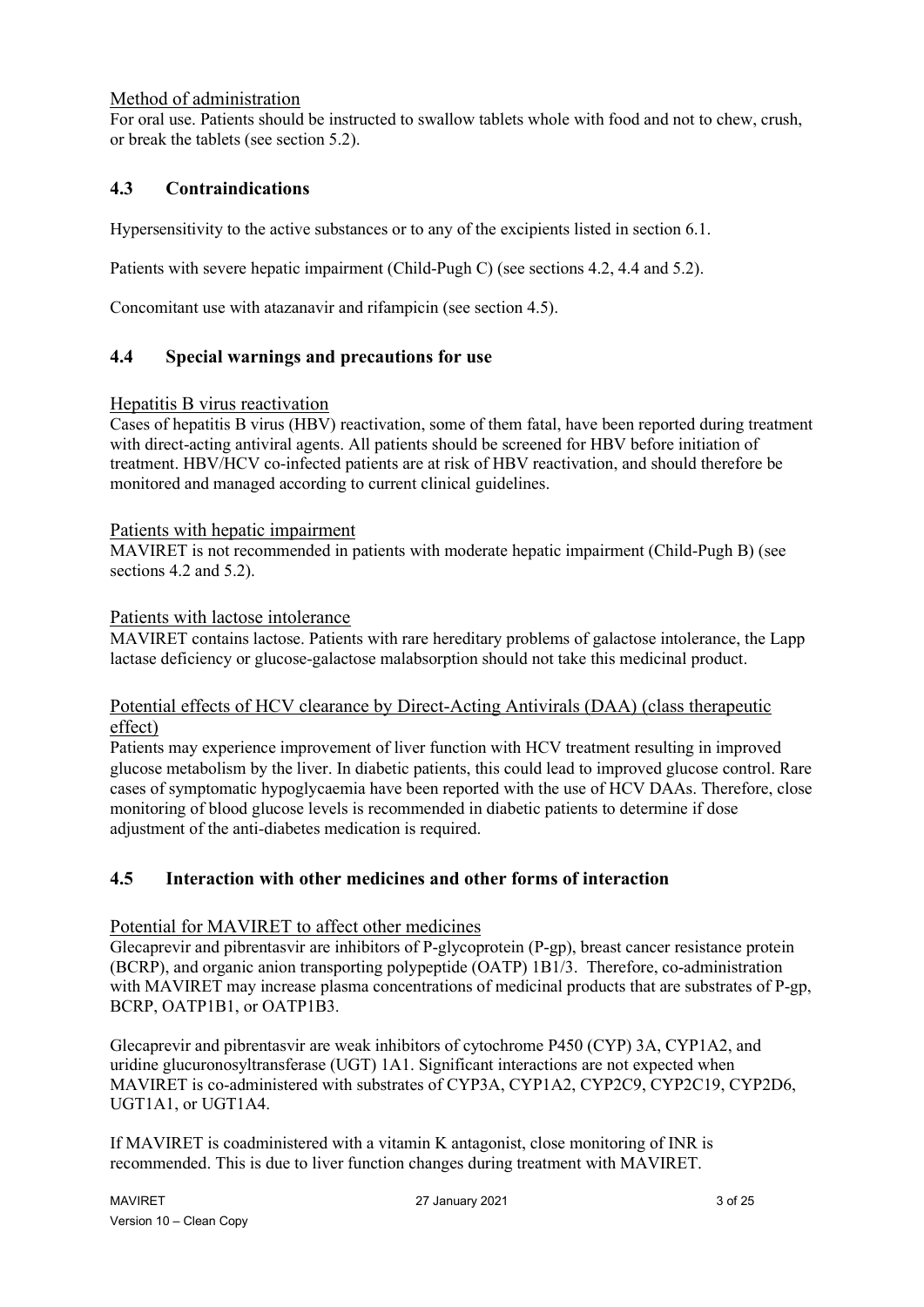# Potential for other medicines to affect MAVIRET

Glecaprevir and pibrentasvir are substrates of P-gp and/or BCRP. Glecaprevir is a substrate of OATP1B1/3. Co-administration of MAVIRET with medicinal products that inhibit hepatic P-gp, BCRP, or OATP1B1/3 may increase the plasma concentrations of glecaprevir and/or pibrentasvir.

Co-administration of MAVIRET with medicinal products that induce P-gp/CYP3A may decrease plasma concentrations of glecaprevir and pibrentasvir.

## Interactions with medicinal products

Table 3 shows the effect of co-administration of MAVIRET on concentrations of concomitant drugs, and the effect of concomitant drugs on glecaprevir and pibrentasvir. All interaction studies were performed in adults.

|                                            |                                                                             |                                                                                       |                         | <b>Central Value Ratio</b><br>$(90\% \text{ CI})$ |                |
|--------------------------------------------|-----------------------------------------------------------------------------|---------------------------------------------------------------------------------------|-------------------------|---------------------------------------------------|----------------|
| <b>Medicines by</b><br><b>Class</b>        | <b>Effect on</b><br>medicine levels*/<br><b>Mechanism of</b><br>interaction | <b>Clinical</b><br>recommendations                                                    | C <sub>max</sub>        | <b>AUC</b>                                        | $C_{min}$      |
| <b>ANTIARRHYTHMICS</b>                     |                                                                             |                                                                                       |                         |                                                   |                |
| Digoxin<br>0.5 mg single dose              | $\uparrow$ digoxin<br>Inhibition of P-gp                                    | Digoxin dose<br>should be reduced<br>by 50% when co-<br>administered with<br>MAVIRET. | 1.72<br>$(1.45 - 2.04)$ | 1.48<br>$(1.40 - 1.57)$                           |                |
| <b>ANTICOAGULANTS</b>                      |                                                                             |                                                                                       |                         |                                                   |                |
| Dabigatran etexilate<br>150 mg single dose | ↑ dabigatran<br>Inhibition of P-gp                                          | Co-administration<br>is not<br>recommended.                                           | 2.05<br>$(1.72 - 2.44)$ | 2.38<br>$(2.11 - 2.70)$                           |                |
|                                            |                                                                             |                                                                                       |                         |                                                   |                |
| <b>ANTICONVULSANTS</b>                     |                                                                             |                                                                                       |                         |                                                   |                |
| Carbamazepine<br>200 mg twice daily        | $\downarrow$ glecaprevir<br>Induction of P-<br>gp/CYP3A                     | Co-administration<br>may lead to<br>reduced<br>therapeutic effect<br>of MAVIRET and   | 0.33<br>$(0.27 - 0.41)$ | 0.34<br>$(0.28 - 0.40)$                           |                |
|                                            | $\downarrow$ pibrentasvir<br>Induction of P-<br>gp/CYP3A                    | is not<br>recommended.                                                                | 0.50<br>$(0.42 - 0.59)$ | 0.49<br>$(0.43 - 0.55)$                           |                |
| <b>ANTIMYCOBACTERIALS</b>                  |                                                                             |                                                                                       |                         |                                                   |                |
| Rifampicin<br>600 mg single dose           | ↑ glecaprevir<br>Inhibition of<br>OATP1B1/3                                 | Co-administration<br>is contraindicated<br>(see section 4.3).                         | 6.52<br>$(5.06 - 8.41)$ | 8.55<br>$(7.01-10.4)$                             |                |
|                                            | $\leftrightarrow$ pibrentasvir<br>Inhibition of<br>OATP1B1/3                |                                                                                       | $\leftrightarrow$       | $\leftrightarrow$                                 | $\overline{a}$ |

## **Table 3: Potentially significant interactions between MAVIRET and other medicines**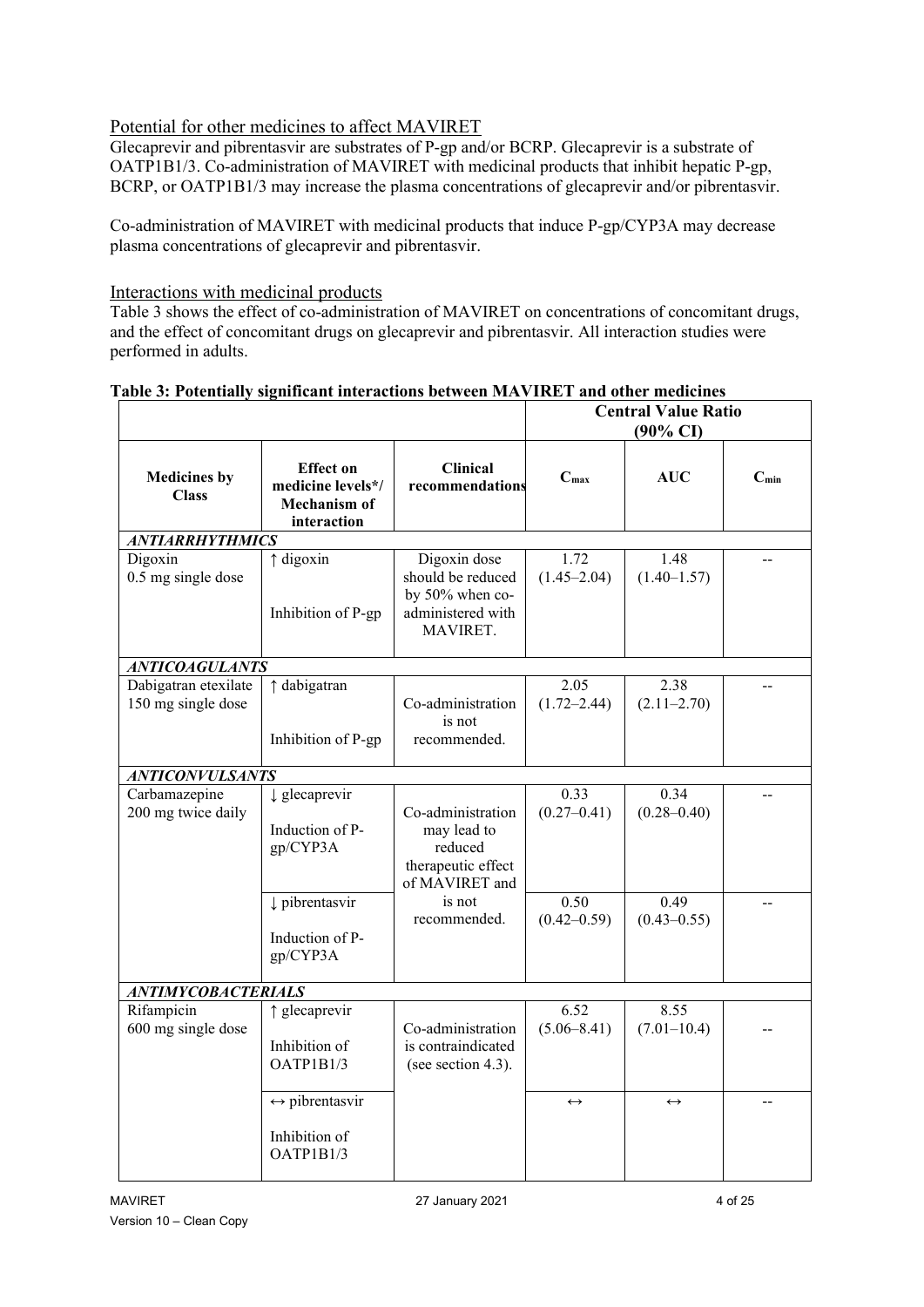| Rifampicin                     | $\downarrow$ glecaprevir       |                    | 0.14               | 0.12                  |             |
|--------------------------------|--------------------------------|--------------------|--------------------|-----------------------|-------------|
| 600 mg once daily <sup>a</sup> |                                |                    | $(0.11 - 0.19)$    | $(0.09 - 0.15)$       |             |
|                                | Induction of P-                |                    |                    |                       |             |
|                                | gp/CYP3A                       |                    |                    |                       |             |
|                                |                                |                    |                    |                       |             |
|                                | pibrentasvir                   |                    | 0.17               | 0.13                  |             |
|                                |                                |                    | $(0.14 - 0.20)$    | $(0.11 - 0.15)$       |             |
|                                | Induction of P-                |                    |                    |                       |             |
|                                | gp/CYP3A                       |                    |                    |                       |             |
|                                |                                |                    |                    |                       |             |
| <b>HERBAL PRODUCTS</b>         |                                |                    |                    |                       |             |
| St. John's wort                | Not studied.                   |                    | Not studied.       |                       |             |
| (Hypericum                     | Expected:                      | Co-administration  |                    |                       |             |
| perforatum)                    | $\downarrow$ glecaprevir       | may lead to        |                    |                       |             |
|                                | pibrentasvir                   | reduced            |                    |                       |             |
|                                |                                | therapeutic effect |                    |                       |             |
|                                | Induction of P-                | of MAVIRET and     |                    |                       |             |
|                                |                                |                    |                    |                       |             |
|                                | gp/CYP3A                       | is not             |                    |                       |             |
|                                |                                | recommended.       |                    |                       |             |
| <b>HIV-ANTIVIRAL AGENTS</b>    |                                |                    |                    |                       |             |
| Atazanavir +                   | ↑ glecaprevir                  |                    | ≥4.06(3.15–        | ≥6.53(5.24–           | $\geq$ 14.3 |
| ritonavir                      |                                | Co-administration  | 5.23)              | 8.14)                 | $(9.85 -$   |
| 300/100 mg once                |                                | is contraindicated |                    |                       | 20.7)       |
| daily <sup>b</sup>             | ↑ pibrentasvir                 | (see section 4.3). | $\geq$ 1.29 (1.15- | $\geq$ 1.64 (1.48–    | $\geq 2.29$ |
|                                |                                |                    | 1.45)              | 1.82)                 | $(1.95 -$   |
|                                |                                |                    |                    |                       | 2.68)       |
| Darunavir +                    | ↑ glecaprevir                  |                    | 3.09               | 4.97                  | 8.24        |
| ritonavir                      |                                | Co-administration  | $(2.26 - 4.20)$    | $(3.62 - 6.84)$       | $(4.40 -$   |
| 800/100 mg once                |                                | is not             |                    |                       | 15.4)       |
| daily                          | $\leftrightarrow$ pibrentasvir | recommended.       | $\leftrightarrow$  | $\longleftrightarrow$ | 1.66        |
|                                |                                |                    |                    |                       | $(1.25 -$   |
|                                |                                |                    |                    |                       | 2.21)       |
| Efavirenz/                     | The effect of                  |                    |                    |                       |             |
| emtricitabine/                 | efavirenz/                     | Co-administration  | Not studied        |                       |             |
|                                | emtricitabine/                 | with efavirenz     |                    |                       |             |
| tenofovir disoproxil           |                                |                    |                    |                       |             |
| fumarate (TDF)                 | TDF on                         | may lead to        |                    |                       |             |
|                                | glecaprevir and                | reduced            |                    |                       |             |
|                                | pibrentasvir was               | therapeutic effect |                    |                       |             |
|                                | not evaluated, but             | of MAVIRET and     |                    |                       |             |
|                                | glecaprevir and                | is not             |                    |                       |             |
|                                | pibrentasvir                   | recommended.       |                    |                       |             |
|                                | exposures were                 |                    |                    |                       |             |
|                                | significantly                  |                    |                    |                       |             |
|                                | lower than in                  |                    |                    |                       |             |
|                                | other studies of               |                    |                    |                       |             |
|                                | similar doses.                 |                    |                    |                       |             |
|                                |                                |                    |                    |                       |             |
| Lopinavir/ritonavir            | ↑ glecaprevir                  |                    | 2.55               | 4.38                  | 18.6        |
| 400/100 mg once                |                                | Co-administration  | $(1.84 - 3.52)$    | $(3.02 - 6.36)$       | $(10.4 -$   |
| daily                          |                                | is not             |                    |                       | 33.5)       |
|                                | ↑ pibrentasvir                 | recommended.       | 1.40               | 2.46                  | 5.24        |
|                                |                                |                    | $(1.17-1.67)$      | $(2.07 - 2.92)$       | $(4.18 -$   |
|                                |                                |                    |                    |                       | 6.58)       |
|                                |                                |                    |                    |                       |             |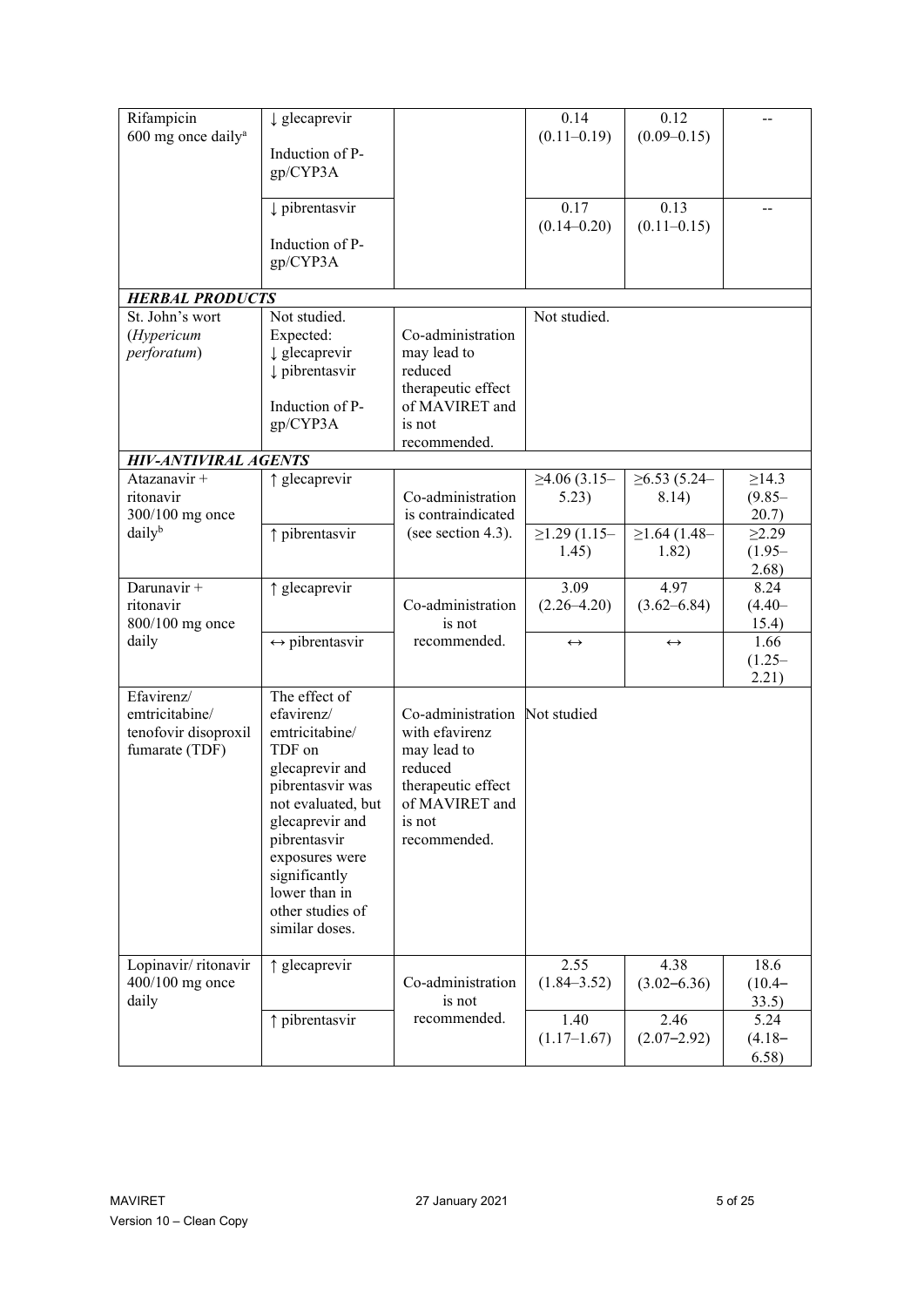| <b>HMG-COA REDUCTASE INHIBITORS</b>   |                            |                                         |                         |                         |                    |
|---------------------------------------|----------------------------|-----------------------------------------|-------------------------|-------------------------|--------------------|
| Pravastatin<br>10 mg once daily       | ↑ pravastatin              | Pravastatin dose                        | 2.23<br>$(1.87 - 2.65)$ | 2.30<br>$(1.91 - 2.76)$ |                    |
|                                       | Inhibition of<br>OATP1B1/3 | should be reduced<br>by $50\%$ and      |                         |                         |                    |
| Rosuvastatin                          |                            | rosuvastatin dose<br>should not exceed  | 5.62                    | 2.15                    |                    |
| 5 mg once daily                       | ↑ rosuvastatin             | 10 mg per day                           | $(4.80 - 6.59)$         | $(1.88 - 2.46)$         |                    |
|                                       | Inhibition of              | when co-                                |                         |                         |                    |
|                                       | OATP1B1/3,                 | administered with                       |                         |                         |                    |
|                                       | <b>BCRP</b>                | MAVIRET.                                |                         |                         |                    |
| Atorvastatin                          | ↑ atorvastatin             |                                         | 22.0                    | 8.28                    |                    |
| 10 mg once daily                      | Inhibition of              | Co-administration<br>is not             | $(16.4 - 29.5)$         | $(6.06 - 11.3)$         |                    |
|                                       | OATP1B1/3,                 | recommended.                            |                         |                         |                    |
|                                       | CYP3A                      | Consider                                |                         |                         |                    |
| Lovastatin                            | ↑ lovastatin               | alternative                             | $\leftrightarrow$       | 1.70                    |                    |
| 10 mg once daily                      | $\uparrow$ lovastatin acid | therapies, such as<br>pravastatin or    | 5.73                    | $(1.40 - 2.06)$<br>4.10 |                    |
|                                       |                            | rosuvastatin.                           | $(4.65 - 7.07)$         | $(3.45 - 4.87)$         |                    |
|                                       |                            |                                         |                         |                         |                    |
| Simvastatin<br>5 mg once daily        | $\uparrow$ simvastatin     |                                         | 1.99<br>$(1.60 - 2.48)$ | 2.32<br>$(1.93 - 2.79)$ |                    |
|                                       | ↑ simvastatin acid         |                                         | 10.7                    | 4.48                    | $-1$               |
|                                       |                            |                                         | $(7.88 - 14.6)$         | $(3.11 - 6.46)$         |                    |
| <b>IMMUNOSUPPRESSANTS</b>             |                            |                                         |                         |                         |                    |
| Ciclosporin                           | ↑ glecaprevir <sup>c</sup> |                                         | 1.30                    | 1.37                    | 1.34               |
| 100 mg single dose                    |                            | MAVIRET is not<br>recommended for       | $(0.95 - 1.78)$         | $(1.13 - 1.66)$         | $(1.12 -$<br>1.60) |
|                                       | ↑ pibrentasvir             | use in patients                         | $\leftrightarrow$       | $\leftrightarrow$       | 1.26               |
|                                       |                            | requiring stable                        |                         |                         | $(1.15-$           |
|                                       |                            | ciclosporin doses<br>$>100$ mg per day. |                         |                         | 1.37)              |
| Ciclosporin<br>400 mg single dose     | $\uparrow$ glecaprevir     |                                         | 4.51<br>$(3.63 - 6.05)$ | 5.08<br>$(4.11 - 6.29)$ | $-$                |
|                                       | $\uparrow$ pibrentasvir    |                                         | $\leftrightarrow$       | 1.93                    | $-1$               |
|                                       |                            |                                         |                         | $(1.78 - 2.09)$         |                    |
| ETHINYLOESTRADIOL-CONTAINING PRODUCTS |                            |                                         |                         |                         |                    |
| Ethinyloestradiol/<br>Norgestimate    | ↑<br>ethinyloestradiol     | Co-administration                       | 1.31<br>$(1.24 - 1.38)$ | 1.28<br>$(1.23 - 1.32)$ | 1.38<br>$(1.25 -$  |
| 35 µg/250 µg once                     |                            | of MAVIRET                              |                         |                         | 1.52)              |
| daily                                 | ↑ norelgestromin           | with                                    | $\leftrightarrow$       | 1.44                    | 1.45               |
|                                       |                            | ethinyloestradiol-                      |                         | $(1.34 - 1.54)$         | $(1.33-$           |
|                                       |                            |                                         |                         |                         |                    |
|                                       |                            | containing                              |                         |                         | 1.58)              |
|                                       | $\uparrow$ norgestrel      | products may<br>increase the risk       | 1.54<br>$(1.34 - 1.76)$ | 1.63<br>$(1.50-1.76)$   | 1.75<br>$(1.62 -$  |
|                                       |                            | of ALT elevations                       |                         |                         | 1.89)              |
| Ethinyloestradiol /                   | ↑                          | and is not                              | 1.30                    | 1.40                    | 1.56               |
| Levonorgestrel                        | ethinyloestradiol          | recommended.                            | $(1.18 - 1.44)$         | $(1.33 - 1.48)$         | $(1.41 -$<br>1.72) |
| $20 \mu g/100 \mu g$ once<br>daily    | ↑ norgestrel               |                                         | 1.37                    | 1.68                    | 1.77               |
|                                       |                            |                                         | $(1.23 - 1.52)$         | $(1.57-1.80)$           | $(1.58 -$<br>1.98) |

 $*$  The directions of the arrows indicate the direction of the change in exposures ( $C_{\text{max}}$  and AUC) in glecaprevir, pibrentasvir, and the coadministered medicine (↑ = increase by more than 25%, ↓ = decrease by more than 20%, and  $\leftrightarrow$  = no change, less than 20% decrease, or less than 25% increase).

a. Effect of rifampicin on glecaprevir and pibrentasvir 24 hours after final rifampicin dose.

b. Effect of atazanavir and ritonavir on the first dose of glecaprevir and pibrentasvir.

c. HCV-infected transplant recipients who received ciclosporin doses of 100 mg or less per day had glecaprevir exposures 2.4-fold of those not receiving ciclosporin.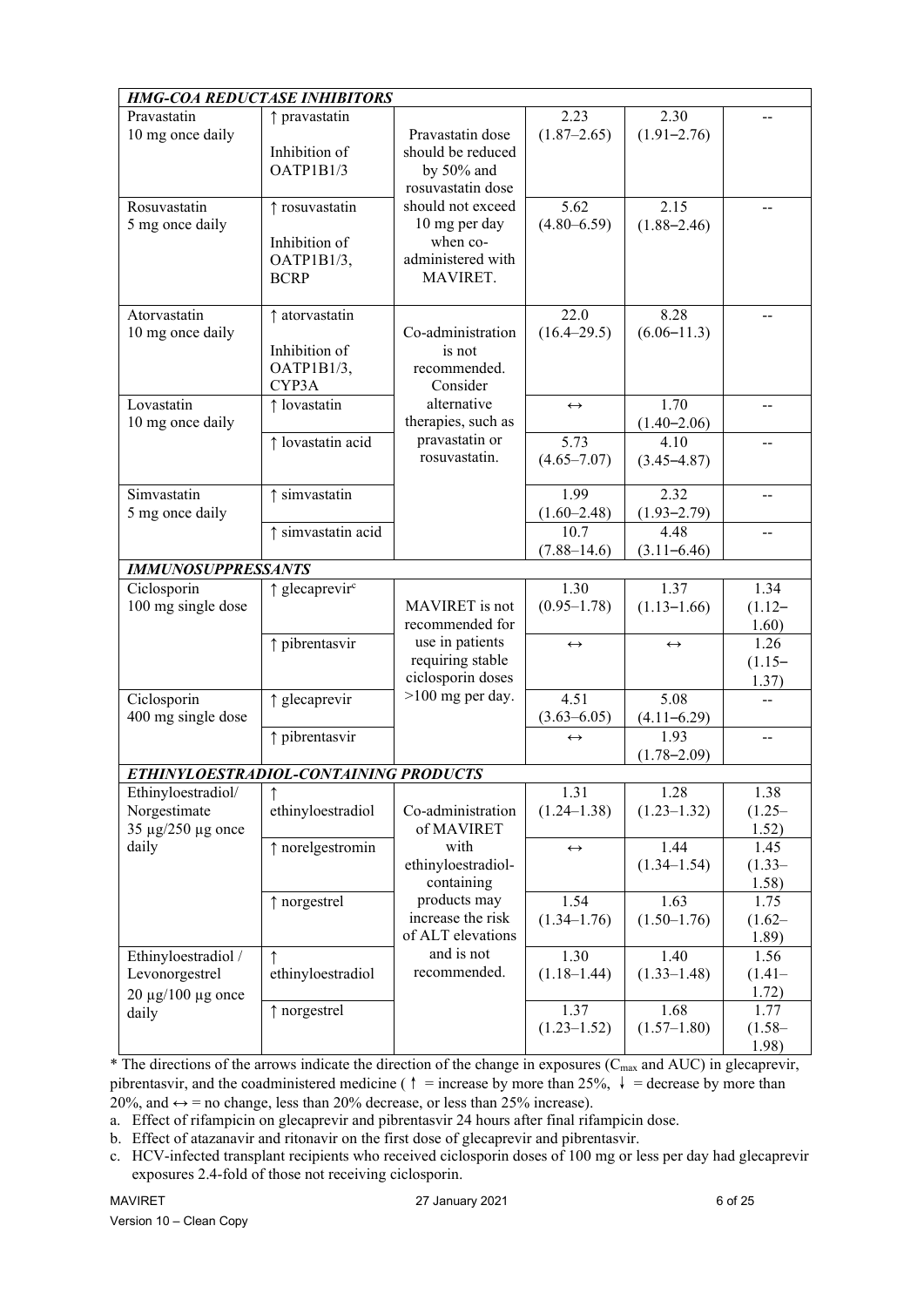# Medicines without clinically significant interactions with MAVIRET

No dose adjustment is required when MAVIRET is co-administered with the following medicines: abacavir, amlodipine, buprenorphine, caffeine, dextromethorphan, dolutegravir, elvitegravir/ cobicistat, emtricitabine, felodipine, lamivudine, lamotrigine, losartan, methadone, midazolam, naloxone, norethisterone or other progestin-only contraceptives, omeprazole, raltegravir, rilpivirine, sofosbuvir, tacrolimus, tenofovir alafenamide, tenofovir disoproxil fumarate, tolbutamide, and valsartan.

# **4.6 Fertility, pregnancy and lactation**

## Pregnancy

There are no or limited data from the use of glecaprevir or pibrentasvir in pregnant women.

Animal studies with glecaprevir or pibrentasvir do not indicate direct harmful effects on reproductive toxicity. Maternal toxicity in the rabbit precluded evaluation of glecaprevir at clinical exposures (see section 5.3). As a precautionary measure, MAVIRET use is not recommended in pregnancy.

## Breastfeeding

It is unknown whether glecaprevir or pibrentasvir are excreted in human milk. Available pharmacokinetic data in animals have shown excretion of glecaprevir and pibrentasvir in milk, and a risk to newborns or infants cannot be excluded. Therefore, a decision must be made whether to discontinue breastfeeding or to discontinue/abstain from MAVIRET therapy, taking into account the benefits of breastfeeding for the child and the benefit of therapy for the woman.

## Fertility

No human data on the effect of glecaprevir and/or pibrentasvir on fertility are available. Animal studies do not indicate harmful effects of glecaprevir or pibrentasvir on fertility at exposures higher than the exposures in humans at the recommended dose (see Section 5.3).

# **4.7 Effects on ability to drive and use machines**

MAVIRET has no or negligible influence on the ability to drive and use machines.

# **4.8 Undesirable effects**

## Summary of the safety profile

The safety assessment for MAVIRET in patients with compensated liver disease (with or without cirrhosis) was derived from registration Phase 2 and 3 studies, which evaluated approximately 2,300 adult patients with chronic HCV genotype 1, 2, 3, 4, 5 or 6 who received MAVIRET for 8, 12, or 16 weeks.

The overall proportion of patients who permanently discontinued treatment with MAVIRET due to adverse reactions was 0.1%.

Across the Phase 2 and 3 clinical studies in patients treated with MAVIRET, adverse reactions with a frequency of very common (incidence  $\geq 10\%$ ) were headache (13.2%) and fatigue (11.4%). Nausea (7.6%) was observed with a frequency of common (incidence  $\geq 5\%$  and <10%).

Most patients (80%) who experienced adverse reactions with MAVIRET had reactions of mild severity (Grade 1). In the placebo-controlled study (ENDURANCE-2), these adverse reactions occurred at a similar frequency in patients given placebo and those treated with MAVIRET.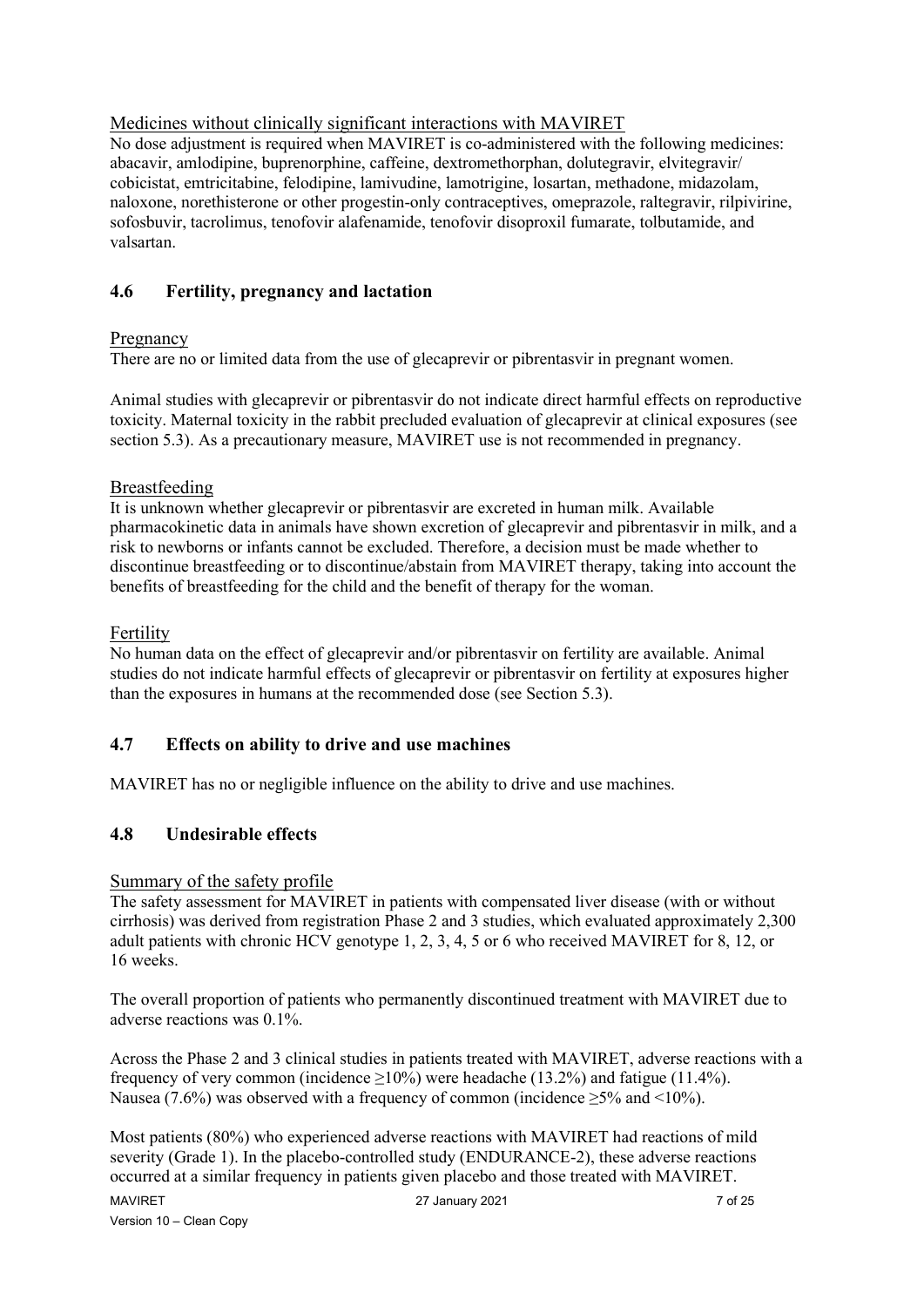In the active-controlled study (ENDURANCE-3), adverse reactions occurred at a similar frequency in patients treated with sofosbuvir and daclatasvir compared to patients treated with MAVIRET.

There were no differences in the overall safety for patients receiving MAVIRET for 8, 12, or 16 weeks. The types and severity of adverse reactions in patients with compensated cirrhosis were comparable to those seen in patients without cirrhosis.

## *Adverse reactions in adult patients with severe renal impairment, including patients on dialysis*

The safety of MAVIRET was assessed in 104 patients with chronic kidney disease (stage 4 or Stage 5, including patients on dialysis) and chronic HCV genotypes 1, 2, 3, 4, 5 or 6 with compensated liver disease (with or without cirrhosis) (EXPEDITION-4). Pruritus and fatigue had a frequency of very common, occurring with an incidence of 17.3% and 11.5%, respectively, in these patients. Nausea, asthenia, and headache were observed with a frequency of common (incidence 8.7%, 6.7%, and 5.8%, respectively, in patients receiving 12 weeks of treatment with MAVIRET. In patients treated with MAVIRET who reported an adverse reaction, 55% had adverse reactions of mild severity (Grade 1). No patients experienced a serious adverse reaction. The proportion of patients who permanently discontinued treatment due to adverse reactions was 1.9%.

#### *Adverse reactions in HCV/HIV-1 co-infected adult patients*

The overall safety profile in HCV/HIV-1 co-infected patients (ENDURANCE-1 and EXPEDITION-2) was comparable to that observed in HCV mono-infected patients.

#### *Adverse reactions in adult patients with liver or kidney transplant*

The safety of MAVIRET was assessed in 100 post-liver or -kidney transplant recipients with chronic HCV genotypes 1, 2, 3, 4, or 6 without cirrhosis (MAGELLAN-2). The overall safety profile in transplant recipients was comparable to that observed in patients in the Phase 2 and 3 studies. Adverse reactions observed in greater than or equal to 5% of patients receiving MAVIRET for 12 weeks were headache (17%), fatigue (16%), nausea (8%), and pruritus (7%). In patients treated with MAVIRET who reported an adverse reaction, 81% had adverse reactions of mild severity. Two percent of patients experienced a serious adverse reaction, and no patients permanently discontinued treatment due to adverse reactions.

## *Adverse Reactions in People Who Inject Drugs (PWID) and those on Medication-Assisted Treatment (MAT) for Opioid Use Disorder*

The safety of MAVIRET in PWID and those on MAT with HCV genotype 1-6 is based on data from Phase 2 and 3 trials in which 62 patients identified as current/recent PWID (defined as self-reported injection drug use within the last 12 months prior to starting MAVIRET), 959 patients identified as former PWID (defined as self-reported injection drug use more than 12 months prior to starting MAVIRET), and 3,282 patients who reported no injection drug use (non-PWID); 225 patients reported concomitant use of MAT for opioid use disorder, and 4,098 patients reported no MAT use.

The overall safety of MAVIRET was similar between patients who self-identified as current/recent PWID, those who were former PWID, and those who did not report history of injection drug use. The safety of MAVIRET was also similar between patients who reported concomitant MAT for opioid use disorder and those who did not report MAT use.

## *Adverse Reactions in Adolescent Patients*

The safety of MAVIRET in adolescents with chronic HCV genotype 1-6 is based on data from a Phase 2/3 open-label trial in 47 patients aged 12 years to less than 18 years treated with MAVIRET for 8 to 16 weeks (DORA-Part 1). The adverse reactions observed were comparable with those observed in clinical studies of MAVIRET in adults.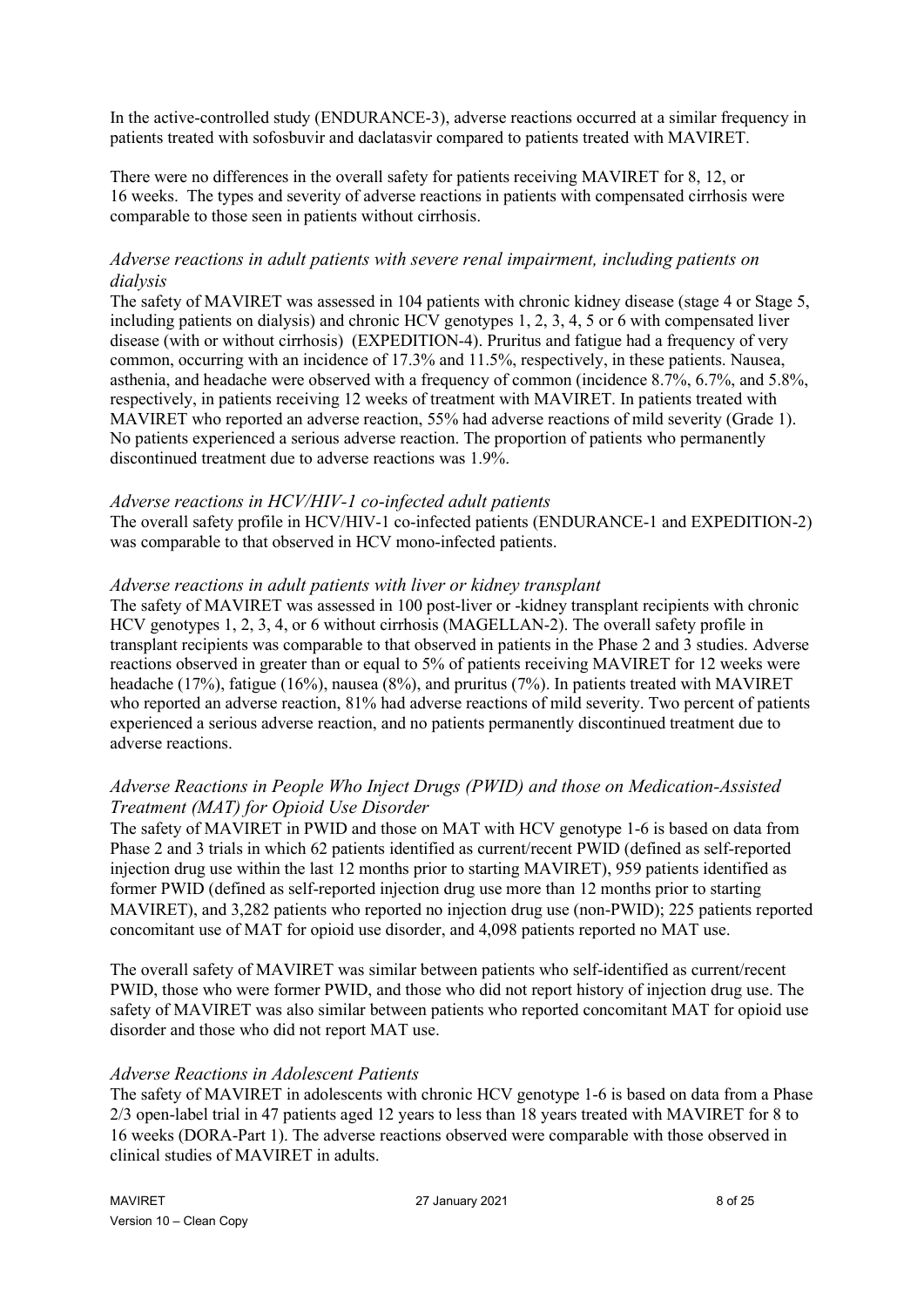## *Serum bilirubin elevations*

Elevations in total bilirubin of at least 2 x upper limit normal (ULN) were observed in 1% of subjects related to glecaprevir-mediated inhibition of bilirubin transporters and metabolism. Bilirubin elevations were asymptomatic, transient, and typically occurred early during treatment. Bilirubin elevations were predominantly indirect and not associated with ALT elevations.

## *Adverse reactions in the paediatric population* No data are available.

## *Post marketing experience*

The following adverse reactions have been identified during post approval use of MAVIRET. Because these reactions are reported voluntarily from a population of uncertain size, it is not always possible to reliably estimate their frequency or establish a causal relationship to drug exposure. Immune System Disorders: angioedema Skin and Subcutaneous Tissue Disorders: pruritus

## *Reporting of suspected adverse reactions*

Reporting suspected adverse reactions after authorisation of the medicine is important. It allows continued monitoring of the benefit/risk balance of the medicine. Healthcare professionals are asked to report any suspected adverse reactions via<https://nzphvc.otago.ac.nz/reporting/> .

## **4.9 Overdose**

The highest documented doses administered to healthy volunteers were 1200 mg once daily for 7 days for glecaprevir, and 600 mg once daily for 10 days for pibrentasvir. In the case of overdose, the patient should be monitored for any signs and symptoms of toxicities, and appropriate symptomatic treatment should be implemented immediately. Glecaprevir and pibrentasvir are not significantly removed by haemodialysis.

For advice on the management of overdose please contact the National Poisons Centre on 0800 POISON (0800 764 766).

# **5. PHARMACOLOGICAL PROPERTIES**

# **5.1 Pharmacodynamic properties**

Pharmacotherapeutic group: Direct-acting antiviral, ATC code: J05AX.

#### Mechanism of action

MAVIRET is a fixed-dose combination tablet containing two pangenotypic, direct-acting antiviral agents, glecaprevir (HCV NS3/4A protease inhibitor) and pibrentasvir (HCV NS5A inhibitor), targeting multiple steps in the HCV viral lifecycle.

## *Glecaprevir*

Glecaprevir is a pangenotypic inhibitor of the HCV NS3/4A protease, which is necessary for the proteolytic cleavage of the HCV-encoded polyprotein (into mature forms of the NS3, NS4A, NS4B, NS5A, and NS5B proteins) and is essential for viral replication. In a biochemical assay, glecaprevir inhibited the proteolytic activity of recombinant NS3/4A enzymes from clinical isolates of HCV genotypes 1a, 1b, 2a, 2b, 3a, 4a, 5a and 6a, with  $IC_{50}$  values ranging from 3.5 to 11.3 nM.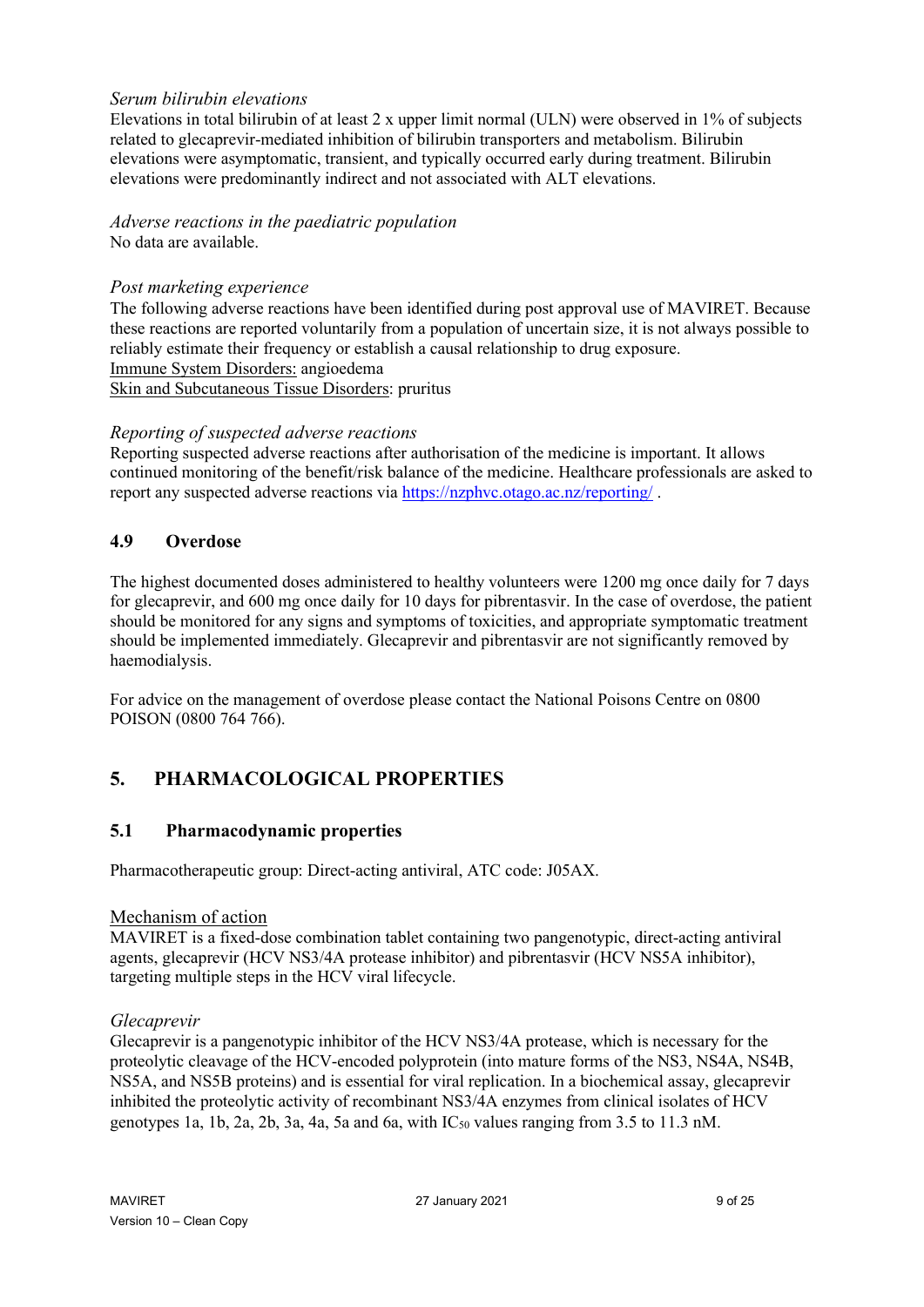## *Pibrentasvir*

Pibrentasvir is a pangenotypic inhibitor of HCV NS5A, which is essential for viral RNA replication and virion assembly. The mechanism of action of pibrentasvir has been characterised based on cellculture antiviral activity and drug-resistance mapping studies.

## Antiviral Activity

The EC<sub>50</sub> values of glecaprevir and pibrentasvir against full-length or chimeric replicons encoding NS3 or NS5A from laboratory strains are presented in Table 4.

**Table 4: Activity of glecaprevir and pibrentasvir against replicon cell lines of HCV genotypes 1–6**

| <b>HCV</b> subgenotype | Glecaprevir $EC_{50}$ , nM | Pibrentasvir $EC_{50}$ , nM |
|------------------------|----------------------------|-----------------------------|
| GT 1a                  | 0.85                       | 0.0018                      |
| GT 1b                  | 0.94                       | 0.0043                      |
| GT <sub>2a</sub>       | 2.2                        | 0.0023                      |
| GT <sub>2b</sub>       | 4.6                        | 0.0019                      |
| GT 3a                  | 1.9                        | 0.0021                      |
| GT <sub>4a</sub>       | 2.8                        | 0.0019                      |
| GT 5a                  | <b>NA</b>                  | 0.0014                      |
| GT 6a                  | 0.86                       | 0.0028                      |

 $NA = not available.$ 

 $GT =$  genotype/subgenotype.

The EC<sub>50</sub> values of glecaprevir and pibrentasvir against chimeric replicons encoding NS3 or NS5A from clinical isolates are presented in Table 5.

| <b>HCV</b>       | <b>Glecaprevir</b>        |                              | Pibrentasvir              |                              |
|------------------|---------------------------|------------------------------|---------------------------|------------------------------|
|                  | <b>Number of clinical</b> | Median EC <sub>50</sub> , nM | <b>Number of clinical</b> | Median EC <sub>50</sub> , nM |
| Subgenotype      | isolates                  | (range)                      | isolates                  | (range)                      |
|                  |                           | 0.08                         |                           | 0.0009                       |
| GT 1a            | 11                        | $(0.05 - 0.12)$              | 11                        | $(0.0006 - 0.0017)$          |
|                  | 9                         | 0.29                         | 8                         | 0.0027                       |
| GT 1b            |                           | $(0.20 - 0.68)$              |                           | $(0.0014 - 0.0035)$          |
| GT <sub>2a</sub> | 4                         | 1.6                          | 6                         | 0.0009                       |
|                  |                           | $(0.66 - 1.9)$               |                           | $(0.0005 - 0.0019)$          |
|                  |                           | 2.2                          | 11                        | 0.0013                       |
| GT2b             | 4                         | $(1.4 - 3.2)$                |                           | $(0.0011 - 0.0019)$          |
| GT 3a            | $\overline{2}$            | 2.3                          | 14                        | 0.0007                       |
|                  |                           | $(0.71 - 3.8)$               |                           | $(0.0005 - 0.0017)$          |
| GT <sub>4a</sub> |                           | 0.41                         | 8                         | 0.0005                       |
|                  | 6                         | $(0.31 - 0.55)$              |                           | $(0.0003 - 0.0013)$          |
| GT <sub>4b</sub> | <b>NA</b>                 | <b>NA</b>                    | 3                         | 0.0012                       |
|                  |                           |                              |                           | $(0.0005 - 0.0018)$          |
| GT <sub>4d</sub> | 3                         | 0.17                         | 7                         | 0.0014                       |
|                  |                           | $(0.13 - 0.25)$              |                           | $(0.0010 - 0.0018)$          |
| GT 5a            |                           | 0.12                         | 1                         | 0.0011                       |
|                  |                           |                              |                           | 0.0007                       |
| GT 6a            | NA                        | <b>NA</b>                    | 3                         | $(0.0006 - 0.0010)$          |
| GT 6e            | NA                        | <b>NA</b>                    | 1                         | 0.0008                       |
| GT 6p            | NA                        | <b>NA</b>                    |                           | 0.0005                       |

### **Table 5: Activity of glecaprevir and pibrentasvir against transient replicons containing NS3 or NS5A from HCV genotypes 1–6 clinical isolates**

 $NA = not available.$ 

GT = genotype/subgenotype.

## Combination Activity *in vitro*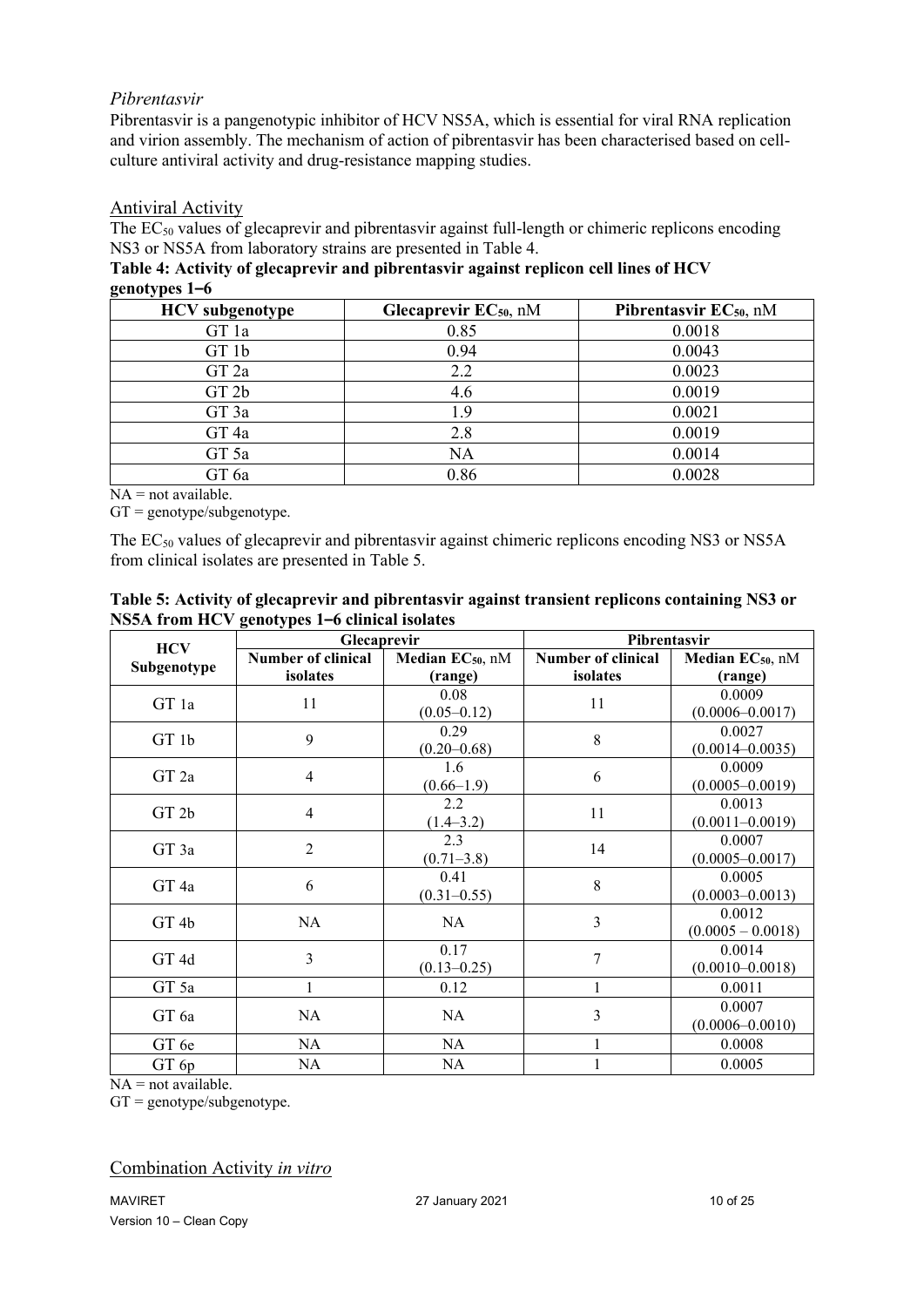No antiviral antagonism between glecaprevir and pibrentasvir was detected when their combined activity was evaluated in HCV genotype 1 replicon cell-culture assays.

#### Resistance-associated substitutions

#### *Studies in cell culture*

Amino acid substitutions in NS3 or NS5A selected in cell culture or important for the inhibitor class were characterised phenotypically in replicons.

Substitutions important for the HCV protease inhibitor class at positions 36, 43, 54, 55, 56, 155, 166, or 170 in NS3 had no impact on glecaprevir's activity. Substitutions at amino-acid position 168 in NS3 had no impact in genotype 2, while some substitutions at position 168 reduced glecaprevir susceptibility by up to 55-fold (genotypes 1, 3, and 4), or reduced susceptibility by  $>100$ -fold (genotype 6). Some substitutions at position 156 reduced susceptibility to glecaprevir (genotypes 1 to 4) by >100-fold. Substitutions at amino-acid position 80 did not reduce susceptibility to glecaprevir except for Q80R in genotype 3a, which reduced susceptibility to glecaprevir by 21-fold.

Single substitutions important for the NS5A inhibitor class at positions 24, 28, 30, 31, 58, 92, or 93 in NS5A in genotypes 1 to 6 had no impact on the activity of pibrentasvir. Specifically, in genotype 3a, A30K or Y93H had no impact on pibrentasvir activity. Some combinations of substitutions in genotypes 1a and 3a (including A30K+Y93H in genotype 3a) showed reductions in susceptibility to pibrentasvir. In genotype 3b replicon, the presence of naturally-occurring polymorphisms K30 and M31 in NS5A reduced susceptibility to pibrentasvir by 24-fold relative to the activity of pibrentasvir in genotype 3a replicon.

#### *Phase 2 and 3 clinical studies*

#### **Treatment-naïve patients and those previously treated with (peg)interferon, ribavirin, and/or sofosbuvir**

Of approximately 2,300 patients given MAVIRET for 8, 12, or 16 weeks in the registration Phase 2 and 3 studies, 22 experienced virologic failure (two patients with genotype 1, two patients with genotype 2, and 18 patients with genotype 3 infection).

Among the two patients with genotype 1 who experienced virologic failure, one had treatmentemergent substitutions (A156V in NS3 and Q30R/L31M/H58D in NS5A), and one had Q30R/H58D (while Y93N was present at baseline and post-treatment) in NS5A.

Neither of the patients with genotype 2 had treatment-emergent substitutions in NS3 or NS5A (both patients had the M31 polymorphism in NS5A at baseline and post-treatment).

Among the 18 patients with genotype 3 who experienced virologic failure, 11 had treatment-emergent NS3 substitutions Y56H/N, Q80K/R, A156G, or Q168L/R. A166S or Q168R were present at baseline and post-treatment in five patients. 16 Patients had treatment-emergent NS5A substitutions M28G, A30G/K, L31F, P58T, or Y93H, and 13 patients had A30K (n=9) or Y93H (n=5) at baseline and posttreatment.

#### **Patients previously treated with NS3/4A protease and/or NS5A inhibitors**

In the MAGELLAN-1 study, 113 patients who were previously treated with NS3/4A protease and/or NS5A inhibitors were given MAVIRET for 12 or 16 weeks.

Among the ten patients with genotype 1 who experienced virologic failure, seven had treatmentemergent NS3 substitutions V36A/M, R155K/T, A156G/T/V, or D168A/T. Five of the ten had combinations of V36M, Y56H, R155K/T, or D168A/E in NS3 at baseline and post-treatment. All of these patients had one or more NS5A substitutions L/M28M/T/V, Q30E/G/H/K/L/R, L31M, P32 deletion, H58C/D, or Y93H at baseline, with additional treatment-emergent NS5A substitutions M28A/G, P29Q/R, Q30K, H58D, or Y93H observed in seven of the patients at the time of failure.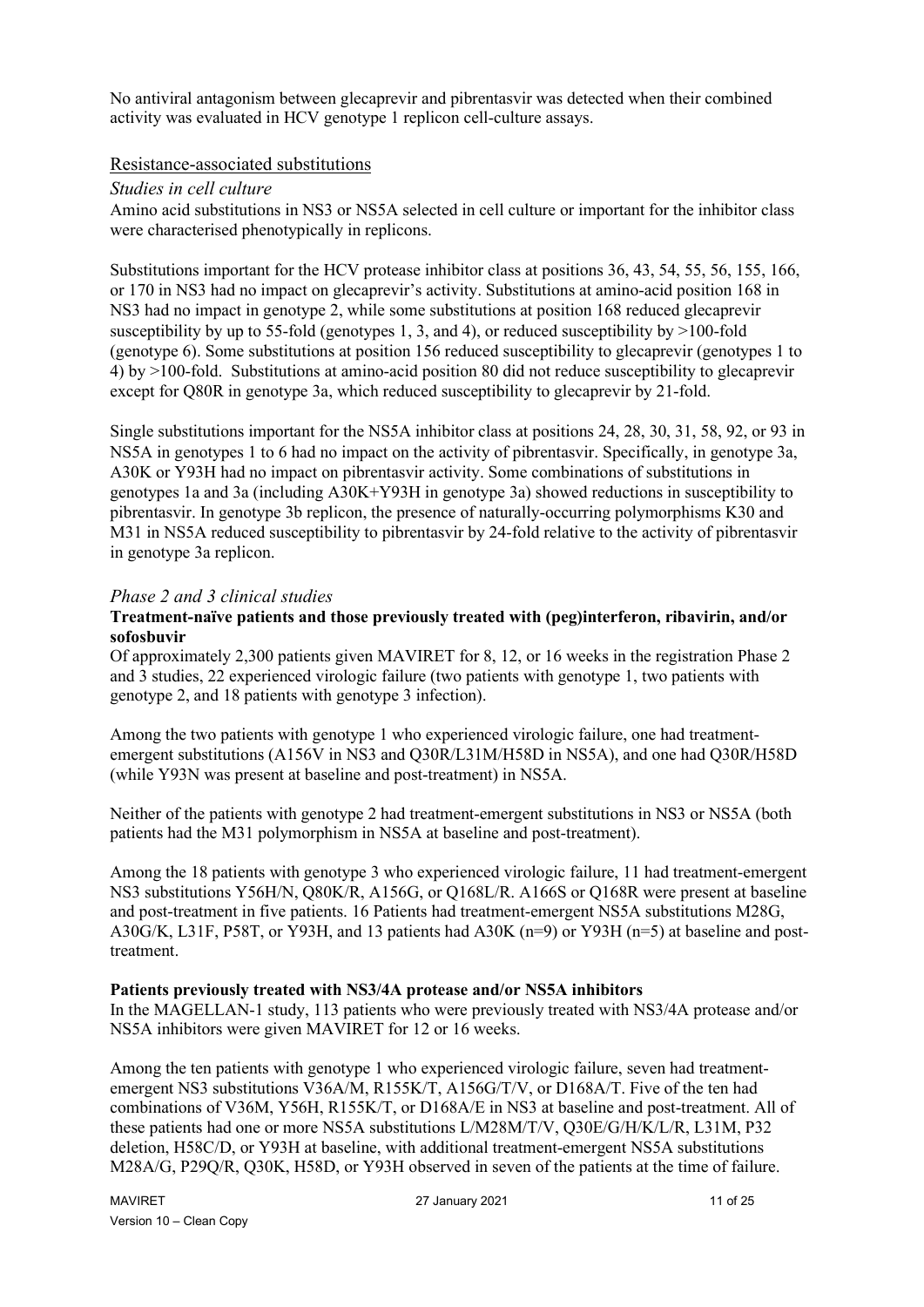## Effect of baseline HCV amino-acid polymorphisms on treatment response

A pooled analysis of all patients who were either treatment-naïve or had previous experience with (peg)interferon, ribavirin, and/or sofosbuvir was conducted to assess whether there was an association between baseline polymorphisms and treatment outcome, and to describe substitutions seen in patients with virologic failure. Baseline polymorphisms relative to a subtype-specific reference sequence at amino-acid positions 155, 156, and 168 in NS3, and 24, 28, 30, 31, 58, 92, and 93 in NS5A were evaluated at a 15% detection threshold by next-generation sequencing. Baseline polymorphisms in NS3 were detected in 1.1% (9/845), 0.8% (3/398), 1.6% (10/613), 1.2% (2/164), 41.9% (13/31), and 2.9% (1/34) of patients with HCV genotype 1, 2, 3, 4, 5 and 6, respectively. Baseline polymorphisms in NS5A were detected in 26.8% (225/841), 79.8% (331/415), 22.1% (136/615), 49.7% (80/161), 12.9 % (4/31), and 54.1% (20/37) of patients with HCV genotype 1, 2, 3, 4, 5 and 6, respectively.

- *Genotype 1, 2, 4, 5 and 6:* Baseline polymorphisms in genotypes 1, 2, 4, 5 and 6 had no impact on treatment outcome.
- *Genotype 3*: Among 313 patients with genotype 3 who received the recommended regimen, baseline NS3 polymorphisms had no impact on treatment outcome. All 15 patients (100%) with Y93H in NS5A at baseline achieved a sustained virologic response (SVR12). Among patients receiving the recommended regimen, 77% (17/22) with A30K in NS5A at baseline achieved SVR12. Among 21 patients with genotype 3 and compensated cirrhosis who received the recommended regimen, 100% (21/21) who had polymorphisms in NS5A at baseline achieved SVR12.

#### Cross-resistance

*In vitro* data indicate that the majority of the resistance-associated substitutions in NS5A at amino acid positions 24, 28, 30, 31, 58, 92, or 93 that confer resistance to ombitasvir, daclatasvir, ledipasvir, elbasvir, or velpatasvir remained susceptible to pibrentasvir. Glecaprevir was fully active against resistance-associated substitutions in NS5A, while pibrentasvir was fully active against resistanceassociated substitutions in NS3. Both glecaprevir and pibrentasvir were fully active against substitutions associated with resistance to NS5B nucleotide and non-nucleotide inhibitors.

In the MAGELLAN 1 study, patients who had failed prior treatment with NS3/4A protease and/or NS5A inhibitors were treated with MAVIRET for 12 or 16 weeks. Baseline sequences were analysed by next-generation sequencing at 15% detection threshold. One or more of the following NS3 polymorphisms were detected at baseline in 16% (17/105) of patients with HCV genotype 1: R155K/T  $(n=8)$  or D168A/E/N/T/V  $(n=10)$ . One or more of the following NS5A substitutions were detected in 60% (63/105) of the patients with genotype 1: K24Q/R (n=4), L/M28A/M/T/V (n=11),  $Q/R30E/G/H/K/L/Q/R$  (n=29), L31I/M/V (n=14), H/P58C/D/P/Q/S/T/Y (n=17), A92E/T (n=2), or Y93H/N/S (n=23).

Among 23 patients who had been treated with a protease inhibitor but not with an NS5A inhibitor and who receive 12 weeks of treatment, two patients each had baseline polymorphisms in NS3-only, NS5A-only, or NS3+NS5A; all 23 patients achieved SVR12. Among 32 patients who had been treated with an NS5A inhibitor (with or without PI-experience) and who received 16 weeks of treatment, the SVR12 rate was 100% (1/1), 95.0% (19/20), 25.0% (1/4), and 100% (7/7) in patients with baseline polymorphisms in NS3-only, NS5A-only, NS3+NS5A, or without any polymorphisms in NS3 or NS5A, respectively.

## Clinical efficacy and safety

Table 6 summarises clinical studies conducted with MAVIRET in patients with HCV genotype 1, 2, 3, 4, 5 or 6.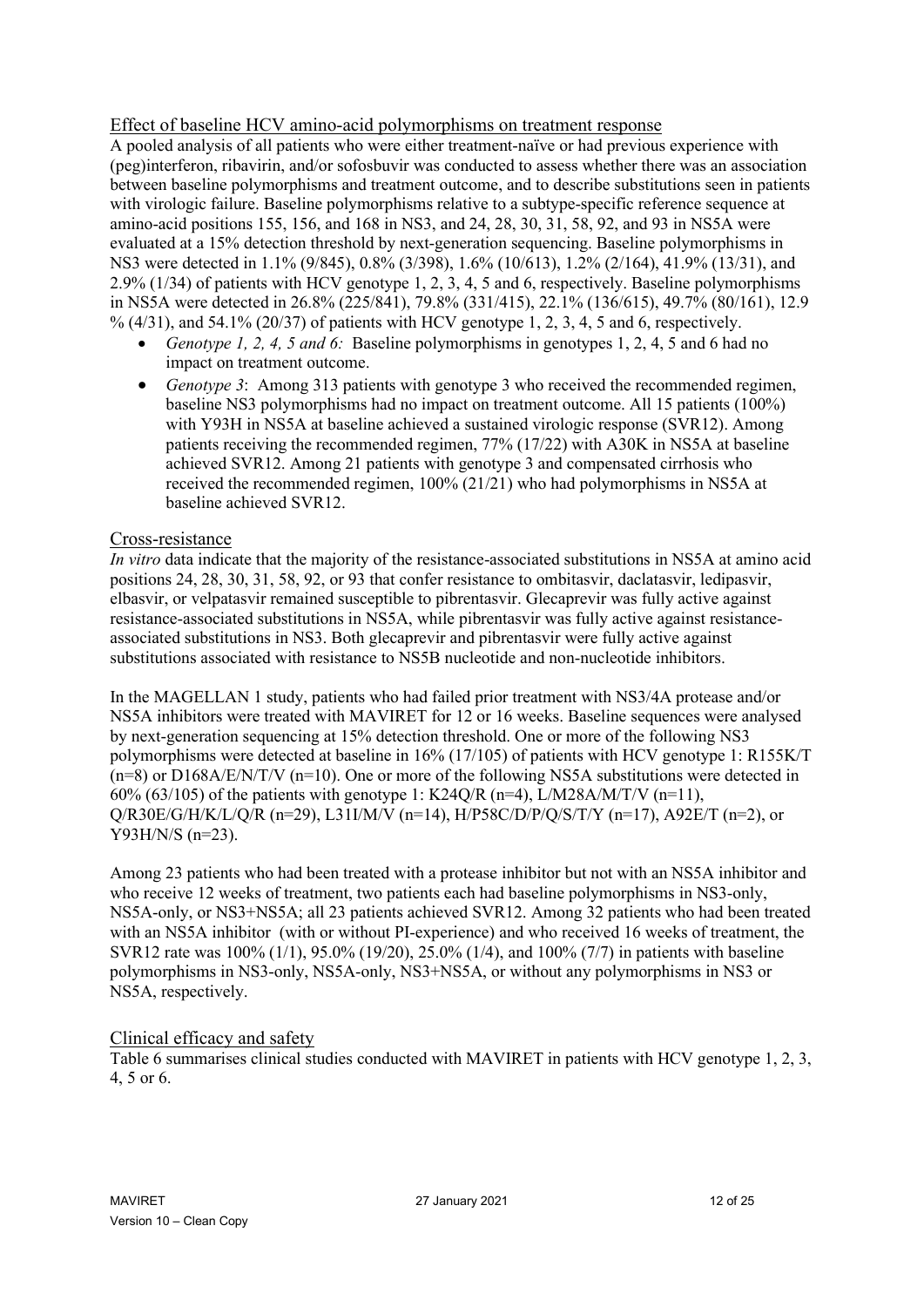| Genotype                                                                | <b>Clinical study</b>                                     | Summary of study design*                                              |  |  |  |
|-------------------------------------------------------------------------|-----------------------------------------------------------|-----------------------------------------------------------------------|--|--|--|
| (GT)                                                                    |                                                           |                                                                       |  |  |  |
|                                                                         | TN and PRS-TE patients without cirrhosis                  |                                                                       |  |  |  |
| GT1                                                                     | ENDURANCE-1 <sup>a</sup>                                  | MAVIRET for $8$ (n=351) or 12 weeks (n=352)                           |  |  |  |
|                                                                         | SURVEYOR-1                                                | MAVIRET for 8 weeks $(n=34)$                                          |  |  |  |
| GT <sub>2</sub>                                                         | ENDURANCE-2                                               | MAVIRET ( $n=202$ ) or Placebo ( $n=100$ ) for 12 weeks               |  |  |  |
|                                                                         | SURVEYOR-2 <sup>b</sup>                                   | MAVIRET for 8 weeks ( $n=199$ ) or 12 weeks ( $n=25$ )                |  |  |  |
| GT3                                                                     |                                                           | MAVIRET for 8 $(n=157)$ or 12 weeks $(n=233)$                         |  |  |  |
|                                                                         | ENDURANCE-3                                               | Sofosbuvir + daclatasvir for 12 weeks ( $n=115$ )                     |  |  |  |
|                                                                         | SURVEYOR-2 <sup>c</sup>                                   | MAVIRET for 8 (TN only) ( $n=29$ ) or 12 weeks ( $n=76$ ) or 16 (PRS- |  |  |  |
|                                                                         |                                                           | TE only) weeks $(n=22)$                                               |  |  |  |
| GT 4, 5, 6                                                              | ENDURANCE-4                                               | MAVIRET for 12 weeks $(n=121)$                                        |  |  |  |
|                                                                         | ENDURANCE-5,6                                             | MAVIRET for 8 weeks $(n=75)$                                          |  |  |  |
|                                                                         | SURVEYOR-1                                                | MAVIRET for 12 weeks $(n=32)$                                         |  |  |  |
|                                                                         | SURVEYOR-2                                                | MAVIRET for 8 weeks $(n=58)$                                          |  |  |  |
| GT 1-6<br>VOYAGE-1f                                                     |                                                           | MAVIRET for 8 weeks (GT 1, 2, 4, 5, 6 and GT 3 TN) (n=356) or 16      |  |  |  |
|                                                                         |                                                           | weeks (GT 3 PRS -TE only) (n=6)                                       |  |  |  |
|                                                                         | TN and PRS-TE patients with cirrhosis                     |                                                                       |  |  |  |
| GT $1, 2, 4, 5, 6$                                                      | <b>EXPEDITION-1</b>                                       | MAVIRET for 12 weeks $(n=146)$                                        |  |  |  |
|                                                                         |                                                           |                                                                       |  |  |  |
| GT <sub>3</sub><br>SURVEYOR-2 <sup>d</sup>                              |                                                           | MAVIRET for 12 (TN only) weeks ( $n=64$ ) or 16 weeks (PRS-TE         |  |  |  |
|                                                                         |                                                           | only) $(n=51)$                                                        |  |  |  |
| GT 5, 6                                                                 | ENDURANCE-5,6                                             | MAVIRET for 12 weeks (n=9)                                            |  |  |  |
| GT 1-6                                                                  | VOYAGE-2f                                                 | MAVIRET for 12 weeks (GT 1, 2, 4, 5, 6 and GT 3 TN) ( $n=157$ ) or    |  |  |  |
|                                                                         |                                                           | 16 weeks (GT 3 PRS -TE only) $(n=3)$                                  |  |  |  |
| GT 1-6                                                                  | <b>EXPEDITION-8</b>                                       | MAVIRET for 8 weeks (n=343) (TN only)                                 |  |  |  |
|                                                                         | Patients with CKD stage 4 and 5 with or without cirrhosis |                                                                       |  |  |  |
| GT 1-6                                                                  | <b>EXPEDITION-4</b>                                       | MAVIRET for 12 weeks (n=104)                                          |  |  |  |
| NS5A inhibitor and/or PI-experienced patients with or without cirrhosis |                                                           |                                                                       |  |  |  |
| GT 1, 4                                                                 | MAGELLAN-1 <sup>e</sup>                                   | MAVIRET for 12 ( $n=66$ ) or 16 weeks ( $n=47$ )                      |  |  |  |
|                                                                         | HCV/HIV-1 co-infected patients with or without cirrhosis  |                                                                       |  |  |  |
| GT 1-6                                                                  | <b>EXPEDITION-2</b>                                       | MAVIRET for 8 ( $n=137$ ) or 12 weeks ( $n=16$ )                      |  |  |  |
|                                                                         | Liver or kidney transplant recipients                     |                                                                       |  |  |  |
| GT 1-6                                                                  | MAGELLAN-2                                                | MAVIRET for 12 weeks (n=100)                                          |  |  |  |
|                                                                         | Adolescent patients (12 years to less than 18 years)      |                                                                       |  |  |  |
| GT 1-6                                                                  | DORA (Part 1)                                             | MAVIRET for 8 weeks ( $n=44$ ) or 16 weeks ( $n=3$ )                  |  |  |  |

**Table 6: Clinical studies with MAVIRET in patients with HCV genotypes 1, 2, 3, 4, 5 or 6** 

TN = treatment naïve, PRS-TE = treatment experienced (includes previous treatment that included (peg)interferon, and/or ribavirin, and/or sofosbuvir), PI = Protease Inhibitor, CKD=chronic kidney disease. \* Treatment durations for some trial arms shown in this table do not reflect recommended dosing for the respective genotypes, prior treatment history, and/or cirrhosis status. Refer to section 4.2 Dose and method of administration for recommended dosing.

- a. Included 33 patients co-infected with HIV-1.
- b. GT 2 from SURVEYOR-2 Parts 1 and 2 MAVIRET for 8 weeks (n=54) or 12 weeks (n=25); GT 2 from SURVEYOR-2 Part 4 – MAVIRET for 8 weeks (n=145).
- c. GT 3 without cirrhosis from SURVEYOR-2 Parts 1 and  $2 \text{MAVIRET}$  for 8 weeks (n=29) or 12 weeks (n=54); GT 3 without cirrhosis from SURVEYOR-2 Part 3 – MAVIRET for 12 weeks (n=22) or 16 weeks  $(n=22)$ .
- d. GT 3 with cirrhosis from SURVEYOR-2 Part 2 MAVIRET for 12 weeks (n=24) or 16 weeks (n=4); GT 3 with cirrhosis from SURVEYOR-2 Part  $3$  – MAVIRET for 12 weeks (n=40) or 16 weeks (n=47).
- e. GT 1, 4 from MAGELLAN-1 Part 1 MAVIRET for 12 weeks (n=22); GT 1, 4 from MAGELLAN-1 Part 2  $-$  MAVIRET for 12 weeks (n=44) or 16 weeks (n=47).
- f. VOYAGE-1 and VOYAGE-2 were Asian regional studies.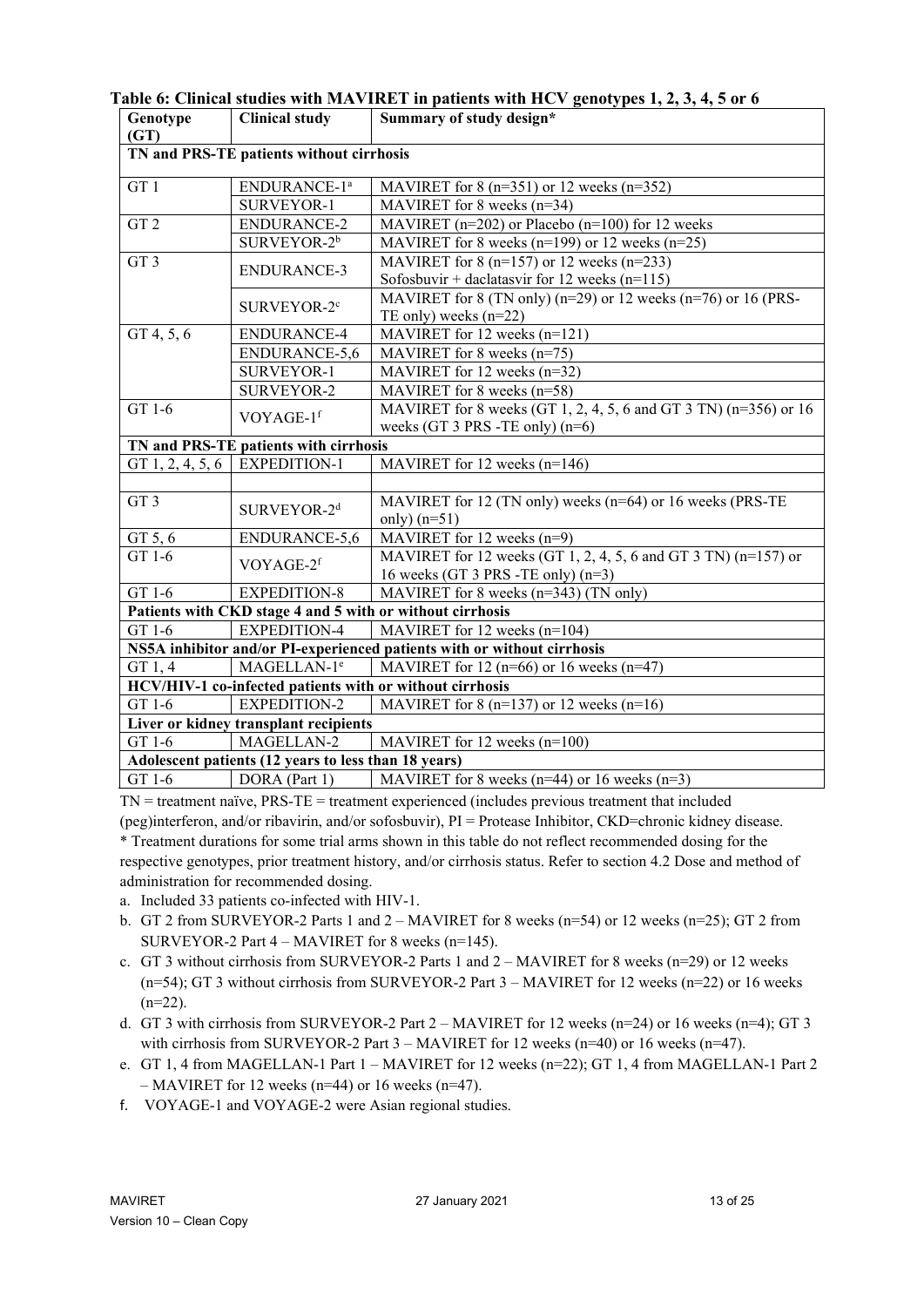Serum HCV RNA values were measured during the clinical studies using the Roche COBAS AmpliPrep/COBAS TaqMan HCV test (version 2.0), with a lower limit of quantification (LLOQ) of 15 IU/mL (except for SURVEYOR-1 and SURVEYOR-2, which used the Roche COBAS TaqMan real-time reverse transcriptase-PCR (RT-PCR) assay v. 2.0 with an LLOQ of 25 IU/mL). Sustained virologic response (SVR12), defined as HCV RNA less than LLOQ at 12 weeks after the cessation of treatment, was the primary endpoint in all the studies to determine the HCV cure rate.

*Treatment-naïve or treatment-experienced adult patients with or without cirrhosis* Baseline characteristics of 2,409 patients with or without compensated cirrhosis, who were treated with MAVIRET in clinical trials, are shown in Table 7. Their median age was 53 years (range: 19 to 88). The median baseline HCV RNA level in these patients was  $6.2 \log_{10} IU/mL$ .

|                | Table 7, Daschilt Characteristics of patients in chinear trials | Number of        |
|----------------|-----------------------------------------------------------------|------------------|
|                |                                                                 | patients $(\% )$ |
|                |                                                                 | $N=2,409$        |
| Treatment      | Treatment-naïve                                                 | 73.3             |
| history        | Treatment-experienced*                                          | 26.7             |
| Genotype       | GT <sub>1</sub>                                                 | 40.3             |
|                | GT <sub>2</sub>                                                 | 19.8             |
|                | GT <sub>3</sub>                                                 | 27.8             |
|                | GT <sub>4</sub>                                                 | 8.1              |
|                | GT 5, 6                                                         | 3.4              |
| Age            | $\geq 65$ years                                                 | 13.1             |
| <b>Sex</b>     | Male                                                            | 56.6             |
| Liver disease  | Cirrhosis                                                       | 12.3             |
| Kidney disease | Severe renal impairment or end-stage renal disease              | 4.3              |
| Body-mass      | $\geq$ 30 kg per m <sup>2</sup>                                 | 20.0             |
| index          |                                                                 |                  |
| Co-infection   | HIV-1 co-infection                                              | 7.7              |

**Table 7: Baseline characteristics of patients in clinical trials** 

*\** Defined as previous treatment with a combination containing either sofosbuvir, ribavirin, and/or (peg)interferon (PRS-TE).

# *Patients with chronic HCV genotype 1, 2, 4, 5 or 6*

Nine studies assessed the efficacy of 8- or 12-week durations of MAVIRET in adult patients with HCV genotype 1, 2, 4, 5 or 6 who were TN or PRS-TE:

- ENDURANCE-1 was a randomised  $(1:1)$  and open-label study comparing the efficacy of 8 weeks versus 12 weeks of treatment with MAVIRET in non-cirrhotic patients with HCV genotype 1, including those co-infected with HCV and HIV-1.
- ENDURANCE-2 was a randomised  $(2:1)$ , placebo-controlled study comparing the safety of MAVIRET for 12 weeks versus matching placebo for 12 weeks in non-cirrhotic patients with HCV genotype 2.
- ENDURANCE-4 was a single-arm, open-label study in non-cirrhotic patients with HCV genotype 4, 5 or 6.
- SURVEYOR-2 (Part 4) included a single, open-label arm in non-cirrhotic patients with HCV genotype 2, 4, 5 or 6 treated for 8 weeks.
- EXPEDITION-1 was a single-arm, open-label study in TN or PRS-TE patients with compensated cirrhosis and HCV genotype 1, 2, 4, 5 or 6 who received MAVIRET for 12 weeks.
- EXPEDITION-2 was an open-label study in patients with HCV genotype 1–6/HIV-1 coinfection, in which patients without cirrhosis received MAVIRET for 8 weeks, and patients with cirrhosis received MAVIRET for 12 weeks.
- EXPEDITION-4 was a single-arm, open-label study in patients with HCV genotype 1–6 and chronic kidney disease (stage 4 or 5).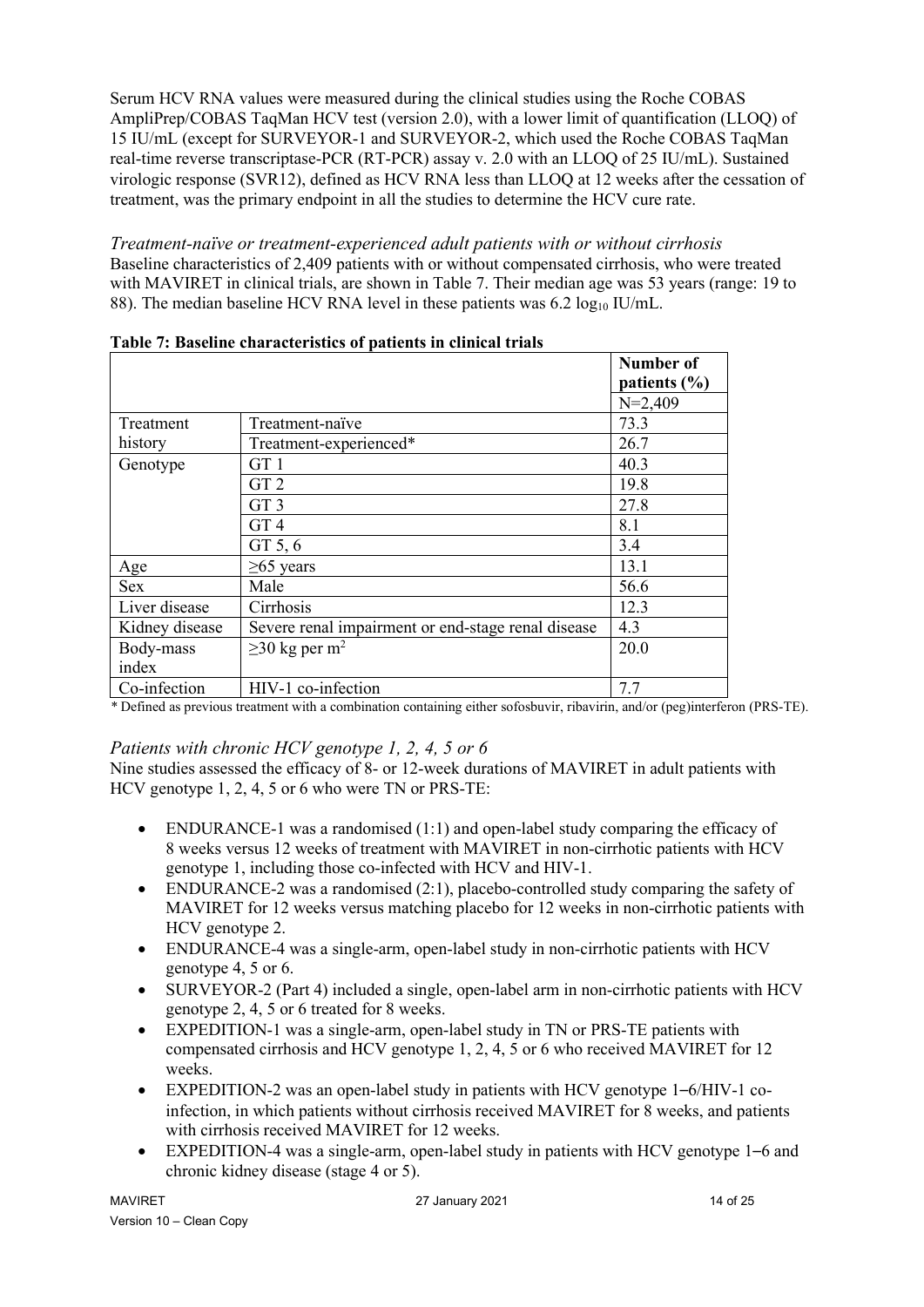• EXPEDITION-8 was a single-arm, open-label study in TN patients with compensated cirrhosis and HCV genotype 1-6 for 8 weeks.

In addition to these Phase 3 studies, treatment arms in Phase 2 studies investigating the recommended duration of glecaprevir 300 mg plus pibrentasvir 120 mg once daily were included (SURVEYOR-1 Part 2 and SURVEYOR-2 Parts 1–2).

**Table 8: SVR12 and outcome in patients with genotype 1, 2, 4, 5 or 6 who received the recommended duration of MAVIRET**

|                                              | Genotype 1 <sup>a</sup>                   | <b>Genotype 2</b> | <b>Genotype 4</b> | <b>Genotype 5</b> | <b>Genotype 6</b> |
|----------------------------------------------|-------------------------------------------|-------------------|-------------------|-------------------|-------------------|
| <b>Patients without cirrhosis</b>            |                                           |                   |                   |                   |                   |
| SVR12 after 8 weeks of treatment             |                                           |                   |                   |                   |                   |
|                                              | 99.2% (470/474)                           | 98.1% (202/206)   | 95.2% (59/62)     | $100\% (2/2)$     | 92.3%             |
|                                              |                                           |                   |                   |                   | (12/13)           |
|                                              | <b>Outcome for patients without SVR12</b> |                   |                   |                   |                   |
| On-treatment VF                              | $0.2\%$ (1/474)                           | $0\% (0/206)$     | $0\% (0/62)$      | $0\% (0/2)$       | $0\% (0/13)$      |
| Relapse <sup>b</sup>                         | $0\% (0/471)$                             | $1.0\%$ (2/204)   | $0\% (0/61)$      | $0\% (0/2)$       | $0\% (0/13)$      |
| Other <sup>c</sup>                           | $0.6\%$ (3/474)                           | $1.0\%$ (2/206)   | $4.8\%$ (3/62)    | $0\%$ (0/2)       | $7.7\%$ (1/13)    |
| SVR12 in patients with compensated cirrhosis |                                           |                   |                   |                   |                   |
| 12 weeks                                     | $96.8\%$ (30/31)                          | $90.0\%$ (9/10)   | $100\%$ (8/8)     |                   | $100\% (1/1)$     |
| 8 weeks                                      | 97.8%                                     | 100% (26/26)      | 100% (13/13)      | $100\% (1/1)$     | $100\% (9/9)$     |
|                                              | (226/231)                                 |                   |                   |                   |                   |
| Outcome for patients without SVR12           |                                           |                   |                   |                   |                   |
| On-treatment VF                              | $0\%$ (0/262)                             | $0\% (0/36)$      | $0\% (0/21)$      | $0\%$ (0/1)       | $0\% (0/10)$      |
| Relapse <sup>b</sup>                         | $0.4\%$ (1/256)                           | $0\% (0/35)$      | $0\% (0/20)$      | $0\% (0/1)$       | $0\%$ (0/10)      |
| Other $\degree$                              | 1.9%                                      | $2.8\%$ (1/36)    | $0\% (0/21)$      | $0\% (0/1)$       | $0\% (0/10)$      |
|                                              | (5/262)                                   |                   |                   |                   |                   |

These data are from ENDURANCE-1, -2, -4, SURVEYOR-1, -2, and EXPEDITION-1, -2, -4 and -8. Patients were either treatment-naïve (TN) or had previous treatment with (peg)interferon, ribavirin, and/or sofosbuvir (PRS-TE).

 $VF = virologic failure.$ 

- a. Includes a total of 132 patients co-infected with HIV-1 from ENDURANCE-1 or EXPEDITION-2 who received the recommended duration.
- b. Relapse is defined as HCV RNA ≥LLOQ after end-of-treatment response among those who completed treatment.
- c. Includes patients who discontinued due to adverse events, were lost to follow-up, or withdrew.

Of patients with genotypes 1, 2, 4, 5 or 6 who had end-stage renal disease and were enrolled in EXPEDITION-4, 97.8% (91/93) achieved SVR12, with no virologic failures.

#### *Patients with chronic HCV genotype 1, 2, 4, 5 or 6 with cirrhosis who received 8 weeks of MAVIRET*

The safety and efficacy of MAVIRET given for 8 weeks in HCV genotype 1, 2, 4, 5 or 6 treatmentnaïve adult patients with compensated cirrhosis was evaluated in a single-arm, open-label study (EXPEDITION-8).

Of the 280 patients treated, the median age was 60 years (range: 34 to 88); 81.8% had HCV genotype 1, 10% had HCV genotype 2, 4.6% had HCV genotype 4, 0.4% had HCV genotype 5; 3.2% had HCV genotype 6; 60% were male.

The overall SVR12 rate was 98.2% (275/280). There were no virologic failures.

## *Study in subjects with HCV genotype 5 or 6 infection*

ENDURANCE-5,6 was an open-label study in 84 patients with genotype 5 (n=23) or genotype 6 (n=61) TN or PRS-TE adult patients. Patients without cirrhosis received MAVIRET for 8 weeks, and patients with compensated cirrhosis received MAVIRET for 12 weeks.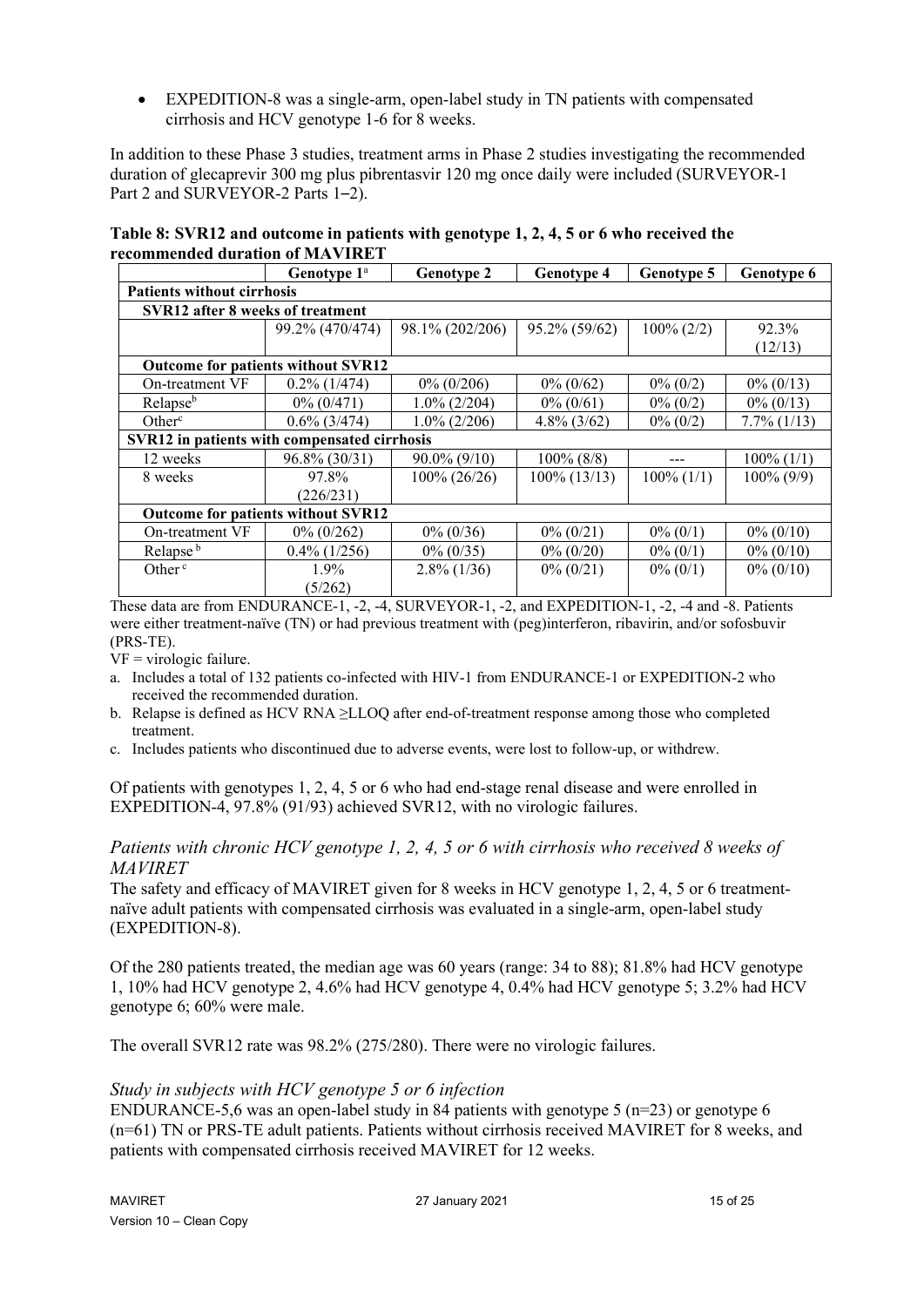Of the 84 patients treated, the median age was 59 years (range 24-79); 27% had genotype 5, 73% had genotype 6; 54% were female, 30% were White, 68% were Asian; 90% were HCV TN; 11% had compensated cirrhosis.

The overall SVR12 rate was 97.6% (82/84). The SVR12 rate was 95.7% (22/23) for patients with genotype 5 and 98.4% (60/61) for patients with genotype 6. One TN patient with genotype 5 without cirrhosis experienced relapse, and one TN patient with genotype 6 with compensated cirrhosis experienced on-treatment virologic failure.

## *Patients with chronic HCV genotype 3*

The efficacy of MAVIRET in adult patients with HCV genotype 3 who were treatment-naïve or had previous treatment with combinations of (peg)interferon, ribavirin, and/or sofosbuvir, was demonstrated in the following clinical studies:

- ENDURANCE-3 was a partially-randomised, open-label, active-controlled study in treatmentnaïve patients without cirrhosis. Patients were randomised (2:1) to either MAVIRET for 12 weeks or the combination of sofosbuvir and daclatasvir for 12 weeks; subsequently the study included a third arm (which was non-randomised) with MAVIRET for 8 weeks.
- EXPEDITION-8 was a single-arm, open-label study in TN patients with compensated cirrhosis and genotype 1, 2, 3, 4, 5, or 6 infection with MAVIRET for 8 weeks.
- SURVEYOR-2 Part 3 was an open-label study that evaluated the efficacy of MAVIRET in treatment-experienced genotype 3-infected patients with or without compensated cirrhosis for 16 weeks. Among treatment-experienced patients, 46% (42/91) had failed a previous regimen containing sofosbuvir.

Patients with HCV genotype 3 were also included in other studies, such as the two Asian regional studies, VOYAGE-1 and VOYAGE-2.

|                                           | <b>MAVIRET, 8 weeks</b>                | <b>MAVIRET, 12 weeks</b> | SOF+DCV, 12 weeks          |  |
|-------------------------------------------|----------------------------------------|--------------------------|----------------------------|--|
|                                           | $N = 157$                              | $N = 233$                | $N = 115$                  |  |
| SVR <sub>12</sub>                         | 94.9% (149/157)                        | 95.3% (222/233)          | 96.5% (111/115)            |  |
|                                           |                                        |                          | Treatment difference -1.2% |  |
|                                           | 95% confidence interval $(-5.6-3.1\%)$ |                          |                            |  |
|                                           | Treatment difference -0.4%             |                          |                            |  |
|                                           | 97.5% confidence interval (-5.4–4.6%)  |                          |                            |  |
| <b>Outcome for patients without SVR12</b> |                                        |                          |                            |  |
| On-treatment VF                           | $0.6\%$ (1/157)                        | $0.4\%$ (1/233)          | $0\%$ (0/115)              |  |
| Relapse <sup>a</sup>                      | $3.3\%$ (5/150)                        | $1.4\%$ (3/222)          | $0.9\%$ (1/114)            |  |
| Other $b$                                 | $1.3\%$ (2/157)                        | $3.0\%$ (7/233)          | $2.6\%$ (3/115)            |  |

#### **Table 9: SVR12 in treatment-naïve adult patients with HCV genotype 3 and no cirrhosis**

These data are from the ENDURANCE-3 study.

 $VF = virologic failure.$ 

 $SOF+DCV = Sofosbuvir + Daclatasvir.$ 

a. Relapse is defined as HCV RNA ≥LLOQ after end-of-treatment response among those who completed treatment.

b. Includes patients who discontinued due to adverse events, were lost to follow-up, or withdrew.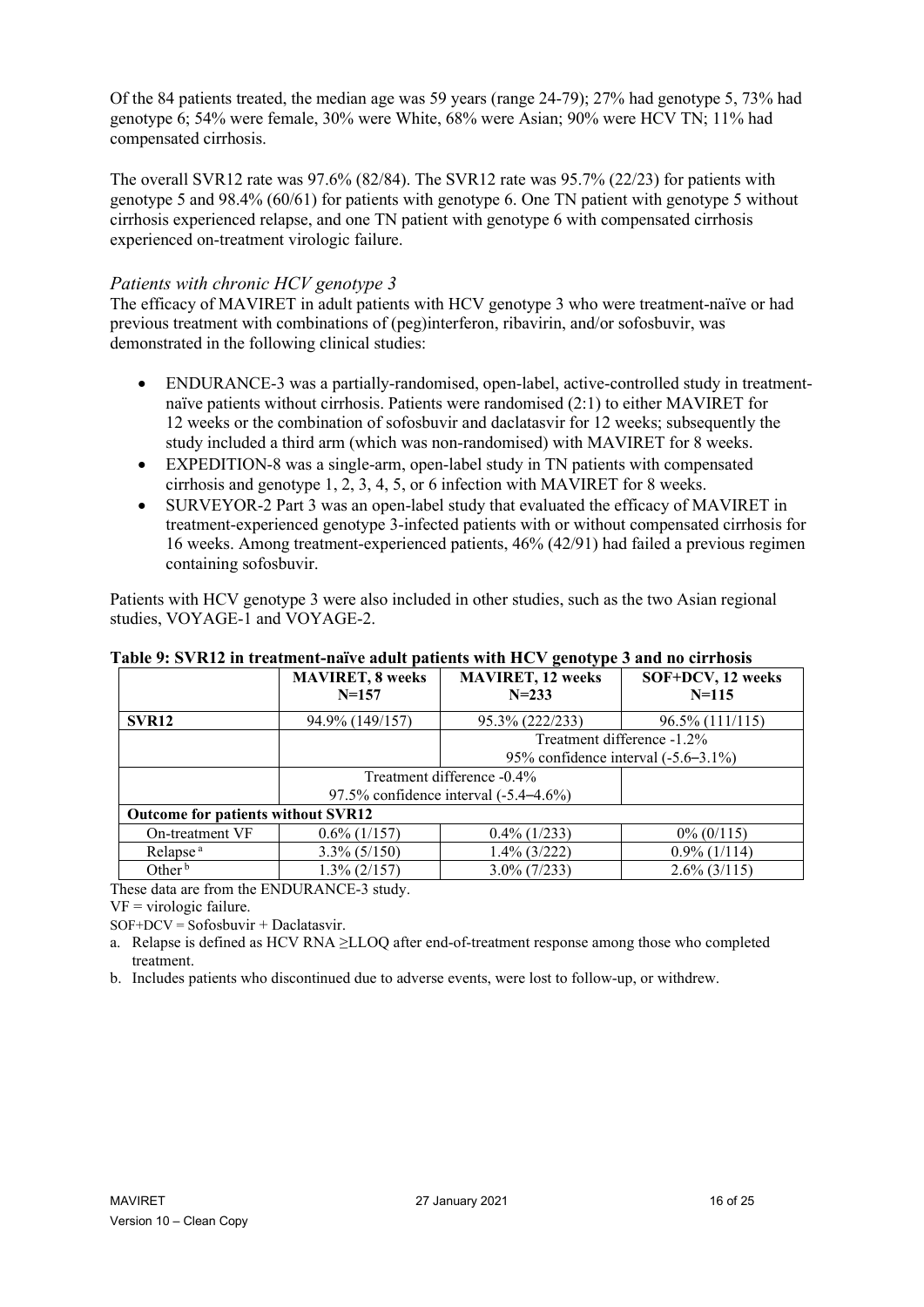|                                    | Treatment-naïve (TN) with<br>cirrhosis | <b>Treatment-experienced (PRS-TE)</b><br>with or without cirrhosis |  |  |
|------------------------------------|----------------------------------------|--------------------------------------------------------------------|--|--|
|                                    | <b>MAVIRET 8 weeks</b><br>$(N=63)$     | <b>MAVIRET 16 weeks</b><br>$(N=69)$                                |  |  |
| SVR <sub>12</sub>                  | $95.2\% (60/63)$                       | 95.7% (66/69)                                                      |  |  |
| Outcome for patients without SVR12 |                                        |                                                                    |  |  |
| On-treatment VF                    | $0\% (0/63)$                           | $1.4\%$ (1/69)                                                     |  |  |
| Relapse <sup>a</sup>               | $1.6\%$ (1/62)                         | $2.9\%$ (2/68)                                                     |  |  |
| Other $b$                          | $3.2\% (2/63)$                         | $0\% (0/69)$                                                       |  |  |
| SVR by cirrhosis status            |                                        |                                                                    |  |  |
| No Cirrhosis                       | <b>NA</b>                              | 95.5% (21/22)                                                      |  |  |
| Compensated cirrhosis              | $95.2\%$ (60/63)                       | 95.7% (45/47)                                                      |  |  |

#### **Table 10: SVR12 in adult patients with genotype 3 with or without cirrhosis who received the recommended duration**

These data are from EXPEDITION-8 and SURVEYOR-2 Part 3 studies.

 $VF = virologic failure.$ 

a. Relapse is defined as HCV RNA ≥LLOQ after end-of-treatment response among those who completed treatment.

b. Includes patients who discontinued due to adverse events, were lost to follow-up, or withdrew.

Of the 11 patients with genotype 3 who had end-stage renal disease in EXPEDITION-4, 100% (11/11) achieved SVR12.

## *Patients with HCV genotype 3b*

Genotype 3b is a subtype reported in a relatively small number of HCV patients in China and a few countries in South and Southeast Asia, but rarely outside of this region. Studies VOYAGE-1 and VOYAGE-2 were conducted in China, Singapore and South Korea in adult patients with genotype 1-6 without cirrhosis (VOYAGE-1) or with compensated cirrhosis (VOYAGE-2) that were TN or PRS-TE. All patients without cirrhosis or with compensated cirrhosis received 8 or 12 weeks of MAVIRET, respectively, except patients with genotype 3 PRS-TE who received 16 weeks of MAVIRET. The overall SVR12 rates were 97.2% (352/362) and 99.4% (159/160) in VOYAGE-1 and VOYAGE-2, respectively.

Among patients with genotype 3b without cirrhosis, a numerically lower SVR12 rate of 58.3% (7/12) [62.5% (5/8) for TN patients and 50% (2/4) for PRS-TE patients] was observed compared to patients with genotype 3a without cirrhosis (92.9% (13/14)). Three TN patients with genotype 3b experienced relapse and two PRS-TE patients with genotype 3b experienced on-treatment virologic failure. Among patients with compensated cirrhosis, the overall SVR12 rate for patients with genotype 3b was 87.5% (7/8) [85.7% (6/7) for TN patients and 100% (1/1) for PRS-TE patients] and 100% (6/6) for patients with genotype 3a. One TN patient with genotype 3b experienced relapse.

## *Overall SVR12 rate from the clinical studies in treatment-naïve or treatment-experienced adult patients with or without cirrhosis*

In 1,284 patients, regardless of renal function, cirrhosis status or presence of HIV-1 co-infection, who were either TN or PRS-TE, and who received the recommended duration of treatment with MAVIRET, 97.5% (1,395/1,431) achieved SVR12 overall. On-treatment virologic failure was seen in 0.2% (3/1,431) of patients, and 0.9% (12/1,407) experienced post-treatment relapse.

In treatment-naïve patients without cirrhosis who received the recommended duration of 8 weeks, 97.5% (749/768) achieved SVR12, while 0.1% (1/768) experienced on-treatment virologic failure, and 0.7% (5/755) experienced post-treatment relapse.

In PRS-TE patients without cirrhosis who received the recommended duration, 98.2% (215/219) achieved SVR12, while 0.5% (1/219) experienced on-treatment virologic failure, and 1.4% (3/218) experienced post-treatment relapse.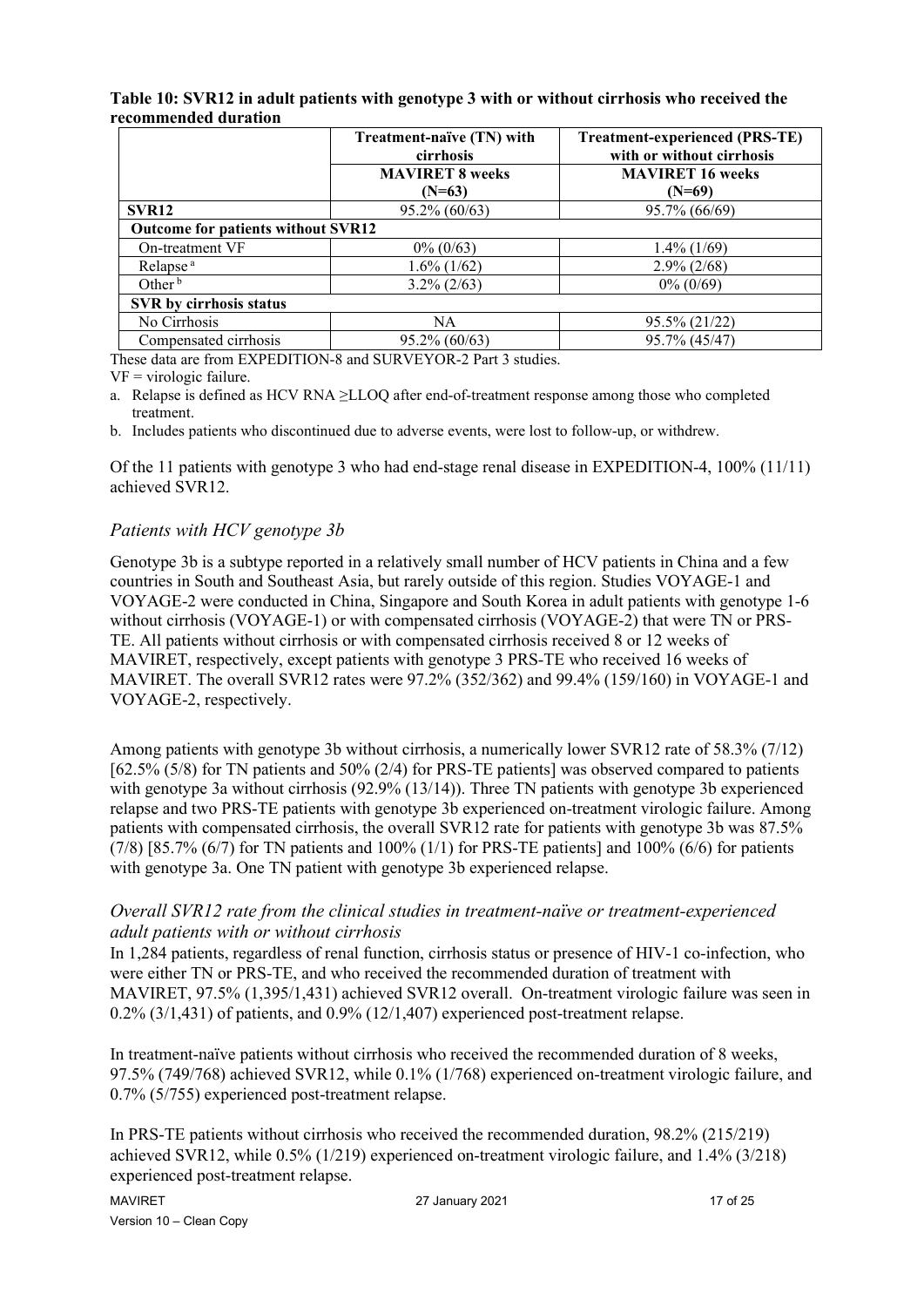In treatment-naïve or PRS-TE patients with compensated cirrhosis who received the recommended duration, 97.1% (431/444) achieved SVR12 (among which 97.7% (335/343) of treatment-naïve patients achieved SVR12), while 0.2% (1/444) experienced on-treatment virologic failure, and 0.9% (4/434) experienced post-treatment relapse.

The presence of HIV-1 co-infection did not impact efficacy. In a dedicated HIV-1 co-infection study (EXPEDITION-2), the SVR12 rate in HCV/HIV-1 co-infected patients was 98% (150/153) with one virologic failure. Among patients without cirrhosis that received 8 weeks of MAVIRET, the overall SVR12 rate was 99.3% (136/137) with (99.1% (110/111) for treatment-naïve patients and 100% (26/26) for PRS-TE patients). Among HCV/HIV-1 co-infected patients from ENDURANCE-1 and EXPEDITION-2 combined, who were treatment-naïve or PRS-TE treated with the recommended duration, the SVR12 rate was 98.2% (165/168). One patient experienced on-treatment virologic failure and no patients relapsed.

*Adult patients who had previous treatment with an NS5A inhibitor and/or a protease inhibitor* MAGELLAN-1 was a randomised, multipart, open-label study in 141 patients with HCV genotype 1 or 4, with or without cirrhosis, who failed a previous regimen containing NS5A and/or protease inhibitors. Part 1 (n=50) was a randomised study exploring 12 weeks of glecaprevir (300 mg or 200 mg) and pibrentasvir (120 mg or 80 mg), with and without ribavirin. Only glecaprevir 300 mg plus pibrentasvir 120 mg without ribavirin are included in this analysis. Part  $2(n=91)$  randomised 91 patients with genotype 1 or 4 with or without cirrhosis to 12 or 16 weeks of treatment with MAVIRET.

Of the 91 patients treated in Part 2, the median age was 57 years (range: 22 to 70), and other baseline characteristics are shown in Table 11.

|                   |                                                    | Number of |
|-------------------|----------------------------------------------------|-----------|
|                   |                                                    | patients  |
|                   |                                                    | N(%)      |
|                   |                                                    | $N=91$    |
| Treatment history | Treatment-experience with protease inhibitors only | 27(29.7)  |
|                   | Treatment-experience with NS5A inhibitors only     | 34 (37.4) |
|                   | Treatment-experience with both NS5A and            | 30(33.0)  |
|                   | protease inhibitors                                |           |
| Genotype          | GT 1                                               | 87 (95.6) |
|                   | GT <sub>4</sub>                                    | 4(4.4)    |
| Age               | $\geq 65$ years                                    | 11(12.1)  |
| <b>Sex</b>        | Male                                               | 64(70.3)  |
| Liver disease     | Cirrhosis                                          | 27(29.7)  |
| Body-mass index   | $\geq$ 30 kg per m <sup>2</sup>                    | 35(38.5)  |
| HCV RNA levels    | $≥1,000,000$ IU per mL                             | 57(62.6)  |

#### **Table 11: Baseline characteristics of patients in MAGELLAN-1**

The SVR12 in protease inhibitor-experienced (NS5A-inhibitor naïve) patients, with or without cirrhosis, who received 12 weeks of treatment with MAVIRET, was 100% (14/14).

The SVR12 in patients who had experience with NS5A inhibitors (alone or with a protease inhibitor) is shown in Table 12.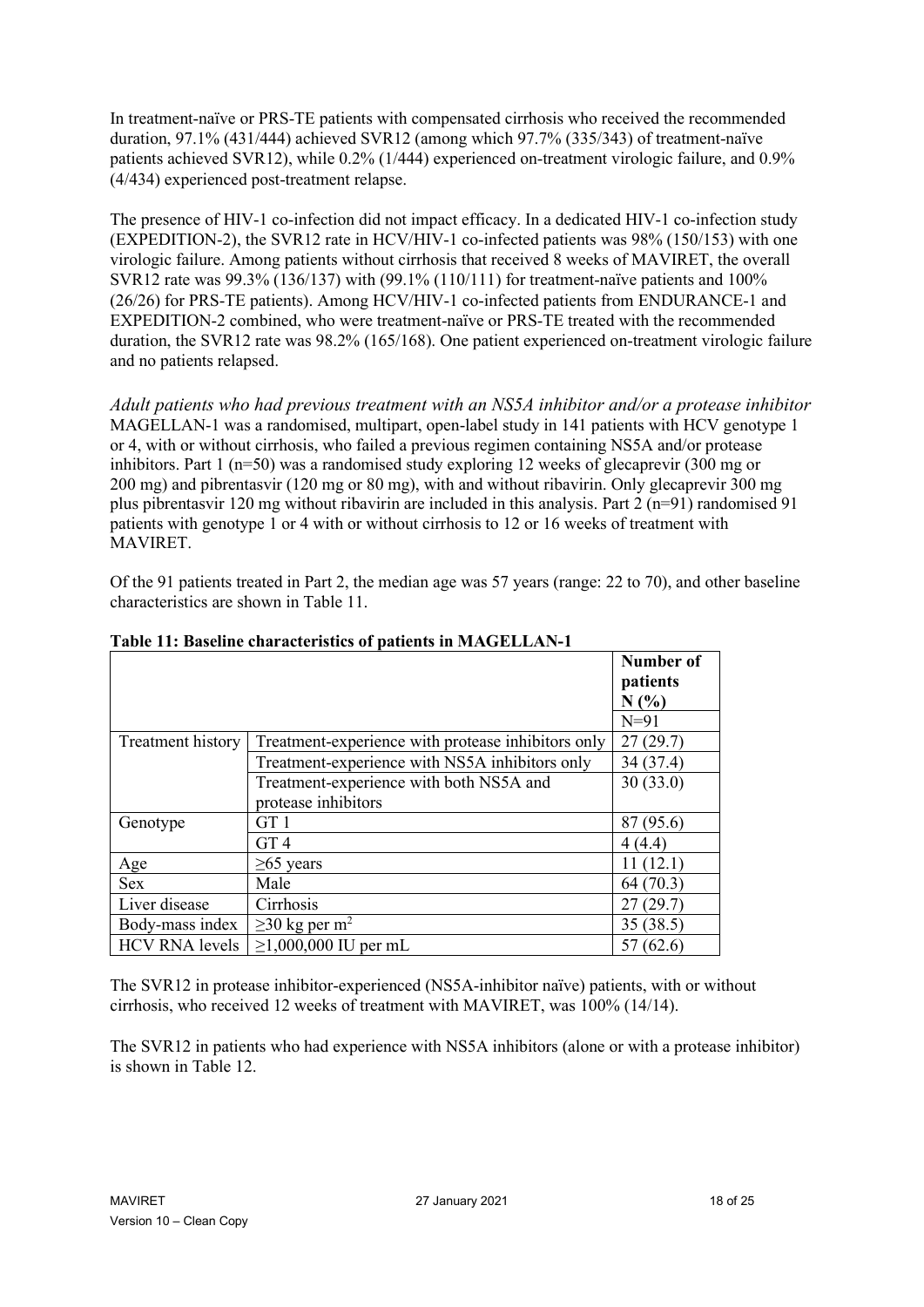#### **Table 12: SVR12 in NS5A inhibitor-experienced adult patients with or without cirrhosis who received the recommended duration**

| <b>Treatment history</b>          |                      | <b>MAVIRET 16 weeks</b><br>$N = 34$ |
|-----------------------------------|----------------------|-------------------------------------|
| Treatment-experience with         | SVR <sub>12</sub>    | 94.4% (17/18)                       |
| NS5A inhibitors only <sup>a</sup> | On-treatment VF      | $5.6\%$ (1/18)                      |
|                                   | Relapse <sup>b</sup> | $0\%$ (0/17)                        |
| Treatment-experience with         | SVR <sub>12</sub>    | $81.3\%$ (13/16)                    |
| both NS5A and protease            | On-treatment VF      | $18.8\%$ (3/16)                     |
| inhibitors                        | Relapse <sup>b</sup> | $0\% (0/13)$                        |

These data are from MAGELLAN-1 Part 2.

a. Includes patients who previously failed with regimens containing ledipasvir/sofosbuvir, or daclatasvir.

b. Relapse is defined as HCV RNA ≥LLOQ after end-of-treatment response among those who completed treatment.

On the basis of the *in vitro* pharmacology of pibrentasvir, demonstrating that it retains antiviral activity against NS5A substitutions typically seen in genotype 3 patients who have failed therapy with other NS5A inhibitors, and the favourable clinical outcomes for patients with no previous treatment with NS5A inhibitors but with baseline NS5A polymorphisms such as Y93H, enrolled into the Phase 2 and 3 studies, treatment with MAVIRET for 16 weeks can be considered for patients with genotype 3 who have failed therapy on an NS5A inhibitor-containing regimen and who are deemed at high risk for clinical disease progression.

#### *Clinical study in liver or kidney transplant recipients*

MAGELLAN-2 was a single-arm, open-label study in 100 post-liver or -kidney transplant HCV GT 1- 6 infected adult patients without cirrhosis who received MAVIRET for 12 weeks. The study included patients who were HCV treatment-naïve or treatment-experienced to combinations of (peg)interferon, ribavirin, and/or sofosbuvir, with the exception of GT 3-infected patients who were all treatmentnaïve.

Of the 100 patients treated, the median age was 60 years (range: 39 to 78), and other baseline characteristics are shown in Table 13.

|            |                        | Number of<br>patients<br>N(%) |
|------------|------------------------|-------------------------------|
|            |                        | $N = 100$                     |
| Genotype   | GT <sub>1</sub>        | 57(57)                        |
|            | GT <sub>2</sub>        | 13(13)                        |
|            | GT <sub>3</sub>        | 24(24)                        |
|            | GT <sub>4</sub>        | 4(4)                          |
|            | GT <sub>6</sub>        | 2(2)                          |
| Sex        | Male                   | 75(75)                        |
| Transplant | Post-liver transplant  | 80 (80)                       |
|            | Post-kidney transplant | 20(20)                        |

#### **Table 13: Baseline characteristics of patients in MAGELLAN-2**

Immunosuppressants allowed for co-administration were cyclosporine  $\leq 100$  mg, tacrolimus, sirolimus, everolimus, azathioprine, mycophenolic acid, prednisone, and prednisolone.

The overall SVR12 rate in post-transplant patients was 98.0% (98/100). There was one relapse, and no on-treatment virologic failure.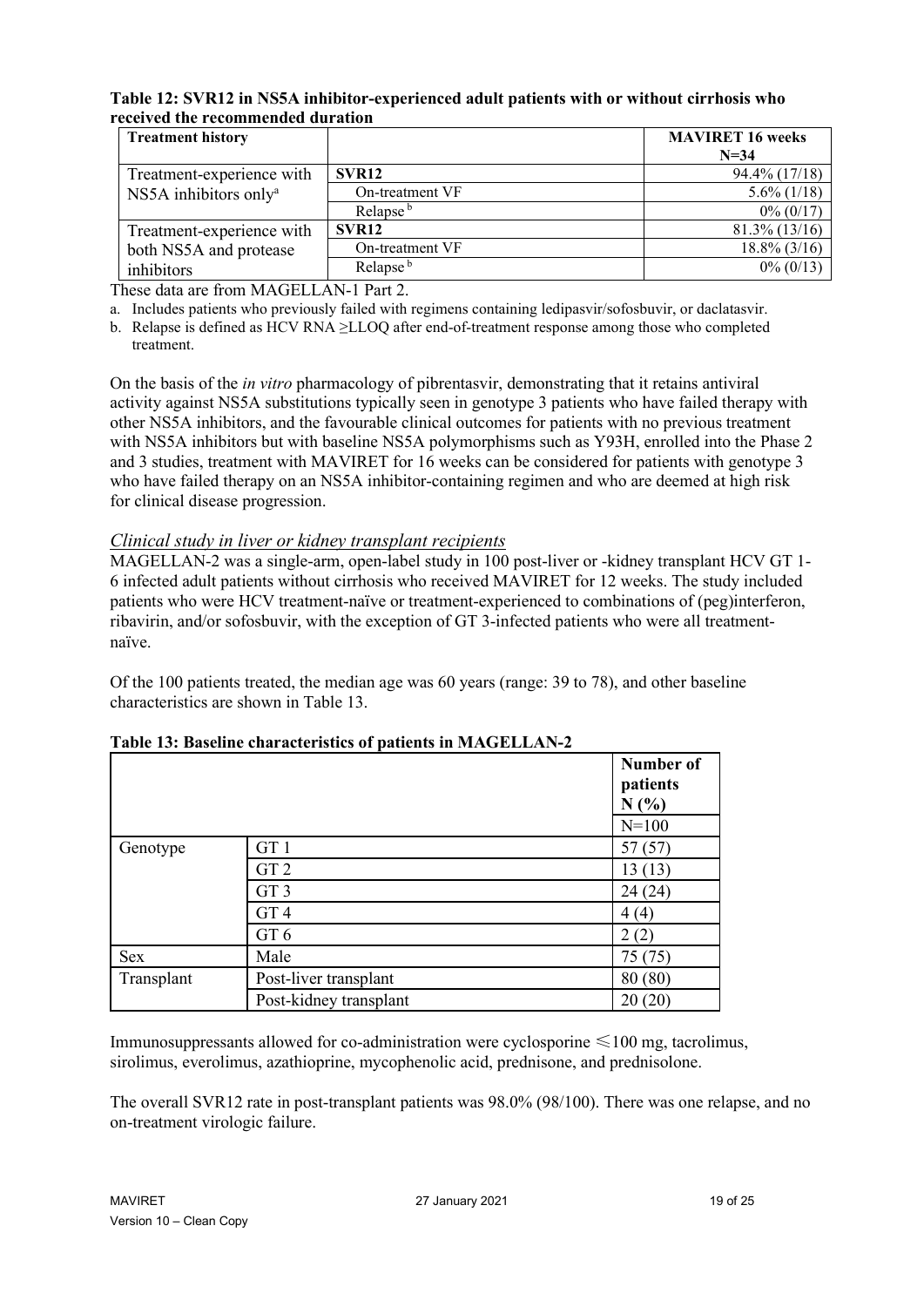## *Paediatric population*

The safety and efficacy of MAVIRET in children aged less than 12 years have not yet been established.

#### *Elderly patients*

Clinical studies of MAVIRET included 328 patients aged 65 years and older (13.8% of the total number of patients). The response rates observed for patients aged 65 years and older were similar to those of patients younger than 65 years of age, across treatment groups.

## *People Who Inject Drugs (PWID) and those on Medication-Assisted Treatment (MAT) for Opioid Use Disorder*

The efficacy of MAVIRET in PWID and those on MAT with HCV genotype 1-6 is based on data from Phase 2 and 3 trials of adults and adolescents in which 62 patients identified as current/recent PWID (defined as self-reported injection drug use within the last 12 months prior to starting MAVIRET), 959 patients identified as former PWID (defined as self-reported injection drug use more than 12 months prior to starting MAVIRET), and 3,282 patients who reported no injection drug use (non-PWID); 225 patients reported concomitant use of MAT for opioid use disorder, and 4,098 patients reported no MAT use.

The overall SVR12 rate was  $97.8\%$  (4,147/4,241) in former/non-PWID patients and  $88.7\%$  (55/62) in current/recent PWID patients; the difference between the two groups was primarily due to missing data at the time of the SVR12 measurement window in the current/recent PWID group. Virologic failure rates, however, were similar in both groups: 1.6% (1/62) in the current/recent PWID patients and 1.2% (50/4,241) in former/non-PWID patients.

The SVR12 rates were also similar between patients on MAT (95.6% [215/225]) and those not on MAT (97.7% [4,002/4,098]), with low rates of virologic failure in both groups: 0.4% (1/225) and 1.3% (52/4,098), respectively.

#### *Clinical Study in Adolescent Patients*

DORA (Part 1) was an open-label trial to evaluate safety and efficacy in adolescents aged 12 years to less than 18 years who received MAVIRET for 8, 12, or 16 weeks.

47 patients were enrolled in DORA (Part 1). The median age was 14 years (range: 12 to 17); 79% had HCV genotype 1, 6% had HCV genotype 2, 9% had HCV genotype 3, 6% had HCV genotype 4; 55% were female; 77% were HCV treatment-naïve; 23% were treatment-experienced to interferon; 4% had HIV-coinfection; none had cirrhosis; the mean weight was 59 kg (range: 32 to 109 kg).

The overall SVR12 rate was 100% (47/47). No patient experienced virologic failure.

#### *Durability of Sustained Virologic response*

In a long-term follow-up study (M13-576), 99.5% (374/376) of adult patients who had achieved SVR12 in prior clinical studies of MAVIRET maintained SVR up to their last follow-up visit (median duration of follow-up: 35.5 months), including all 87 patients who had been treated with an 8-week regimen of MAVIRET. Among the two patients who did not maintain SVR, one patient who had been infected by a contaminated needle or intravenous drug use experienced a late relapse 390 days after 12 weeks of MAVIRET therapy, and the other patient experienced re-infection with a different HCV genotype 191 days after 16 weeks of MAVIRET therapy.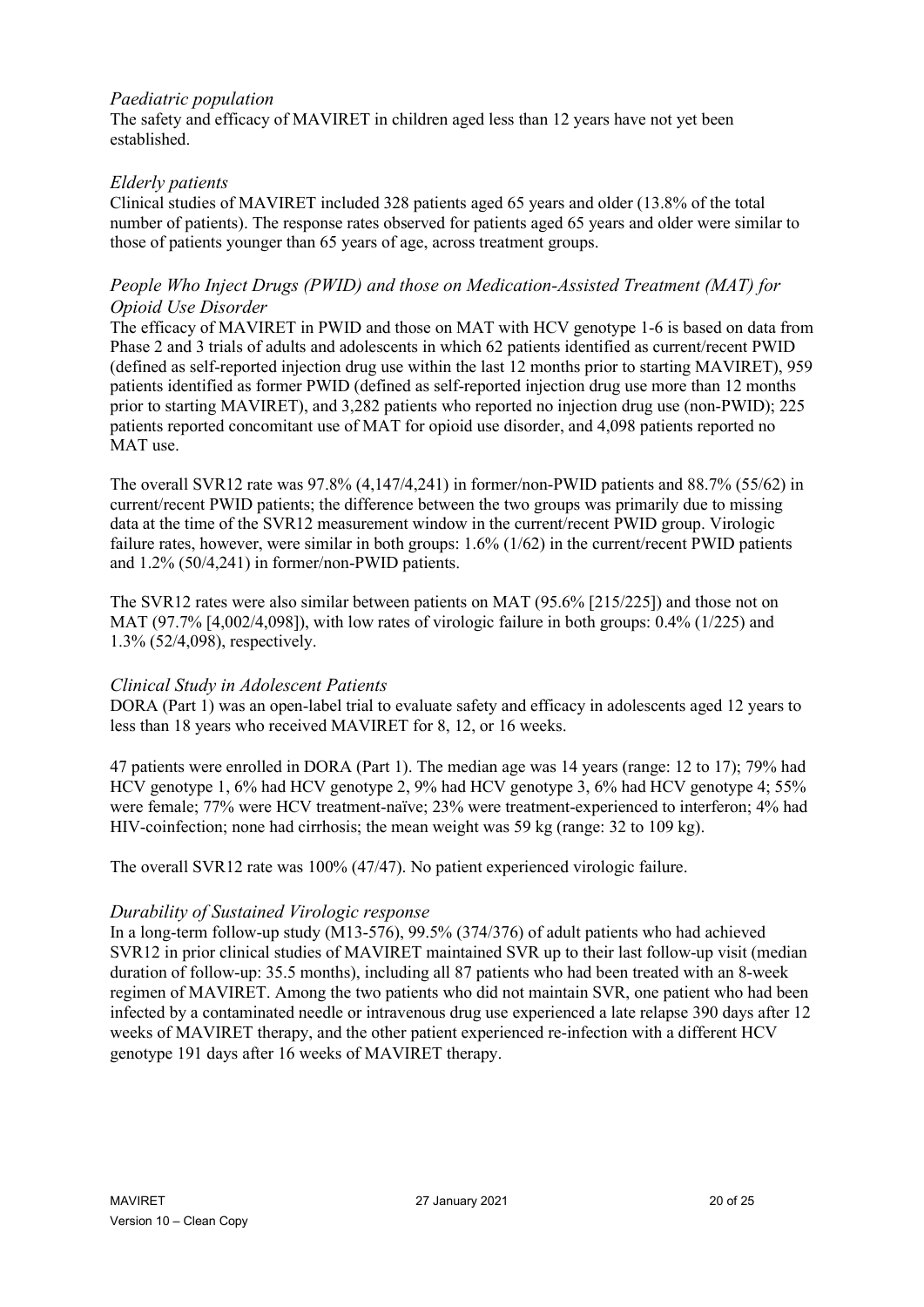# **5.2 Pharmacokinetic properties**

The pharmacokinetic properties of the components of MAVIRET are provided in Table 14. Based on the population pharmacokinetic analysis, the median steady-state pharmacokinetic parameters of glecaprevir and pibrentasvir in patients with HCV are provided in Table 15.

|                                                    | <b>Glecaprevir</b> | Pibrentasvir   |
|----------------------------------------------------|--------------------|----------------|
| Absorption                                         |                    |                |
| $T_{\text{max}}$ (h) <sup>a</sup>                  | 5.0                | 5.0            |
| Effect of meal (relative to fasting) <sup>b</sup>  | $\uparrow$ 83-163% | $140 - 53%$    |
| <b>Distribution</b>                                |                    |                |
| Proportion bound to human plasma proteins          | 97.5%              | $>99.9\%$      |
| Blood-to-plasma ratio                              | 0.57               | 0.62           |
| <b>Biotransformation</b>                           |                    |                |
| Metabolism                                         | secondary, CYP3A   | none           |
| <b>Elimination</b>                                 |                    |                |
| Major route of elimination                         | biliary-faecal     | biliary-faecal |
| $t_{1/2}$ (h)                                      | 6                  | 13             |
| Proportion of dose excreted in urine <sup>c</sup>  | $0.7\%$            | $0\%$          |
| Proportion of dose excreted in faeces <sup>c</sup> | 92.1%              | 96.6%          |

**Table 14: Pharmacokinetic properties of the components of MAVIRET in healthy subjects**

a. Median T<sub>max</sub> following single doses of glecaprevir and pibrentasvir in healthy subjects.

b. Mean systemic exposure with moderate- to high-fat meals.

c. Single-dose administration of  $\lceil {^{14}C} \rceil$ glecaprevir or  $\lceil {^{14}C} \rceil$ pibrentasvir in mass-balance studies.

#### **Table 15: Steady-state pharmacokinetic parameters of glecaprevir and pibrentasvir following administration of MAVIRET in non-cirrhotic patients with HCV**

| <b>Pharmacokinetic Parameter</b>      | <b>Glecaprevir</b> | <b>Pibrentasvir</b> |
|---------------------------------------|--------------------|---------------------|
| $C_{\text{max}}$ (ng/mL) <sup>a</sup> | 597 (150)          | 110 (49)            |
| $AUC_{24,ss}$ (ng h/mL) <sup>a</sup>  | 4800 (198)         | 1430 (63)           |

a. Geometric mean (%CV) of individual-estimated  $C_{\text{max}}$  and  $AUC_{24,ss}$  values.

Relative to healthy subjects (N=230), glecaprevir  $C_{\text{max}}$  was 51% lower and AUC<sub>24,ss</sub> was similar (10%) difference) in non-cirrhotic patients with HCV; pibrentasvir  $C_{\text{max}}$  and  $AUC_{24,ss}$  were 63% and 34% lower, respectively.

#### Pharmacokinetics in special populations

#### *Race/ethnicity*

No dose adjustment of MAVIRET is required based on race or ethnicity.

#### *Gender/weight*

No dose adjustment of MAVIRET is required based on gender or bodyweight.

#### *Elderly patients*

No dose adjustment of MAVIRET is required in elderly patients. Population pharmacokinetic analysis in patients with HCV showed that within the age range assessed (12 to 88 years), age did not have a clinically relevant effect on the exposure to glecaprevir or pibrentasvir.

#### *Patients with renal impairment*

Glecaprevir and pibrentasvir AUC were increased by ≤56% in non-HCV patients with mild, moderate, severe, or end-stage renal impairment (not on dialysis) compared to those with normal renal function. Glecaprevir and pibrentasvir AUC were similar with and without dialysis ( $\leq$  18% difference) in dialysis-dependent non-HCV patients. In population pharmacokinetic analysis of patients with HCV,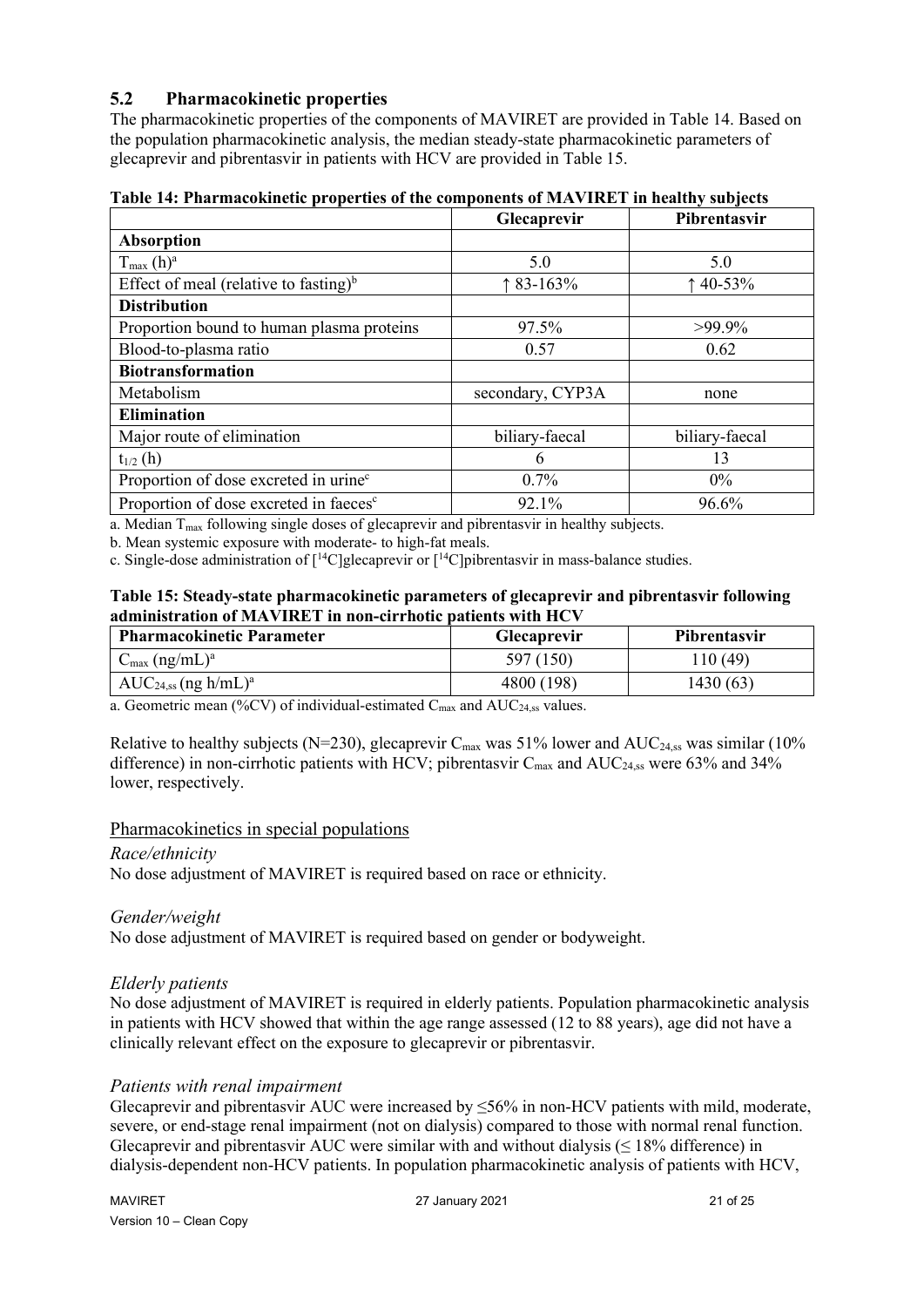86% higher glecaprevir AUC and 54% higher pibrentasvir AUC were observed for patients with end stage renal disease, with or without dialysis, compared to patients with normal renal function.

Overall, the changes in exposures of MAVIRET in patients with HCV with renal impairment, with or without dialysis, were not clinically significant.

## *Patients with hepatic impairment*

At the clinical dose, compared to study participants without HCV and with normal hepatic function, glecaprevir AUC was 33% higher in patients with Child-Pugh A cirrhosis, 100% higher in patients with Child-Pugh B, and 11-fold higher in patients with Child-Pugh C. Pibrentasvir AUC was similar in Child-Pugh A patients, 26% higher in Child-Pugh B patients, and 114% higher in Child-Pugh C patients.

Population pharmacokinetic analysis demonstrated that after administration of MAVIRET in patients with HCV and compensated cirrhosis, exposure of glecaprevir was approximately two-fold and pibrentasvir exposure was similar to patients with HCV and no cirrhosis.

#### *Paediatric patients*

No dose adjustment of MAVIRET is required in adolescents 12 years and older. Exposures of glecaprevir and pibrentasvir in adolescents were comparable to those in adults from Phase 2/3 studies. The pharmacokinetics of glecaprevir and pibrentasvir have not been established in children less than 12 years of age.

## **5.3 Preclinical safety data**

Glecaprevir and pibrentasvir were not genotoxic in a battery of *in vitro* or *in vivo* assays, including bacterial mutagenicity, chromosome aberration using human peripheral blood lymphocytes, and *in vivo* rodent micronucleus assays. Carcinogenicity studies with glecaprevir and pibrentasvir have not been conducted.

No effects on mating, female or male fertility, or early embryonic development were observed in rodents at up to the highest dose tested. Systemic exposures (AUC) to glecaprevir and pibrentasvir were approximately 63- and 102- times higher, respectively, than the exposure in humans at the recommended dose.

In animal reproduction studies, no adverse developmental effects were observed when the components of MAVIRET were administered separately during organogenesis at glecaprevir exposures up to 53 and 0.07- times (rats and rabbits, respectively) or pibrentasvir exposures 51- and 1.5- times (mice and rabbits, respectively) the human exposures at the recommended dose of MAVIRET. Maternal toxicity (anorexia, lower bodyweight, and lower bodyweight gain) precluded the ability to evaluate glecaprevir in the rabbit at clinical exposures. There were no effects with either compound in rodent peri/postnatal developmental studies in which maternal systemic exposures (AUC) to glecaprevir and pibrentasvir were approximately 47- and 74- times, respectively, the exposure in humans at the recommended dose.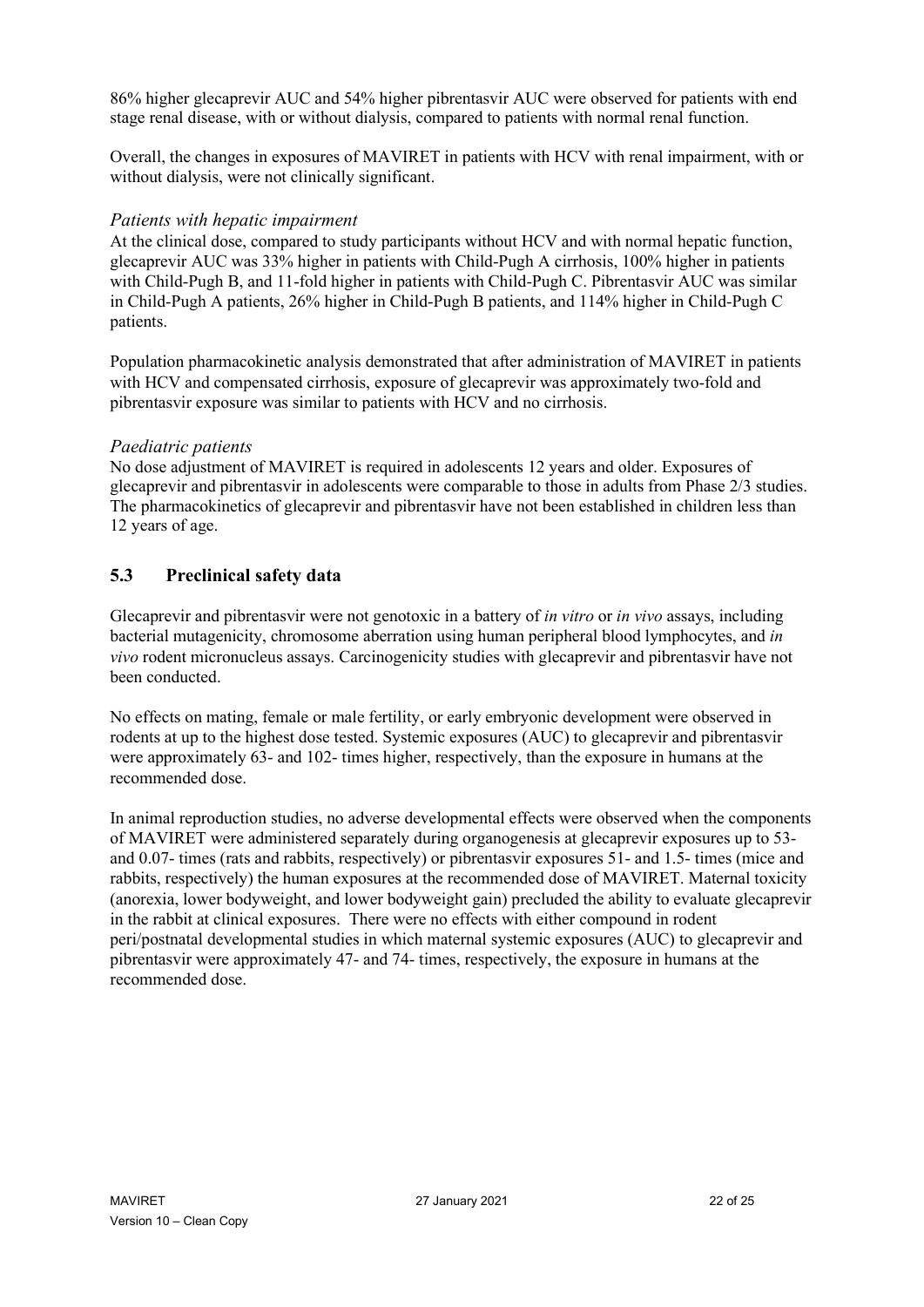# **6. PHARMACEUTICAL PARTICULARS**

# **6.1 List of excipients**

Tablet Core: Copovidone (Type K 28) Tocofersolan Colloidal silicon dioxide Propylene Glycol Monocaprylate (Type II) Croscarmellose Sodium Sodium Stearyl Fumarate

Film Coating: Hypromellose 2910 (E464) Lactose Monohydrate Titanium Dioxide Macrogol 3350 Iron Oxide Red (E172)

The tablets do not contain gluten.

# **6.2 Incompatibilities**

Not applicable.

# **6.3 Shelf life**

36 months.

# **6.4 Special precautions for storage**

This medicinal product does not require any special storage conditions.

# **6.5 Nature and contents of container**

PVC/PE/PCTFE aluminium foil blister-packs – Multipack containing 84 (four packs of 21) film-coated tablets.

HDPE bottle with a child-resistant closure and a silica gel desiccant. Pack size of 84 film-coated tablets.

Not all presentations may be marketed.

# **6.6 Special precautions for disposal**

Any unused medicine or waste material should be disposed of in accordance with local requirements.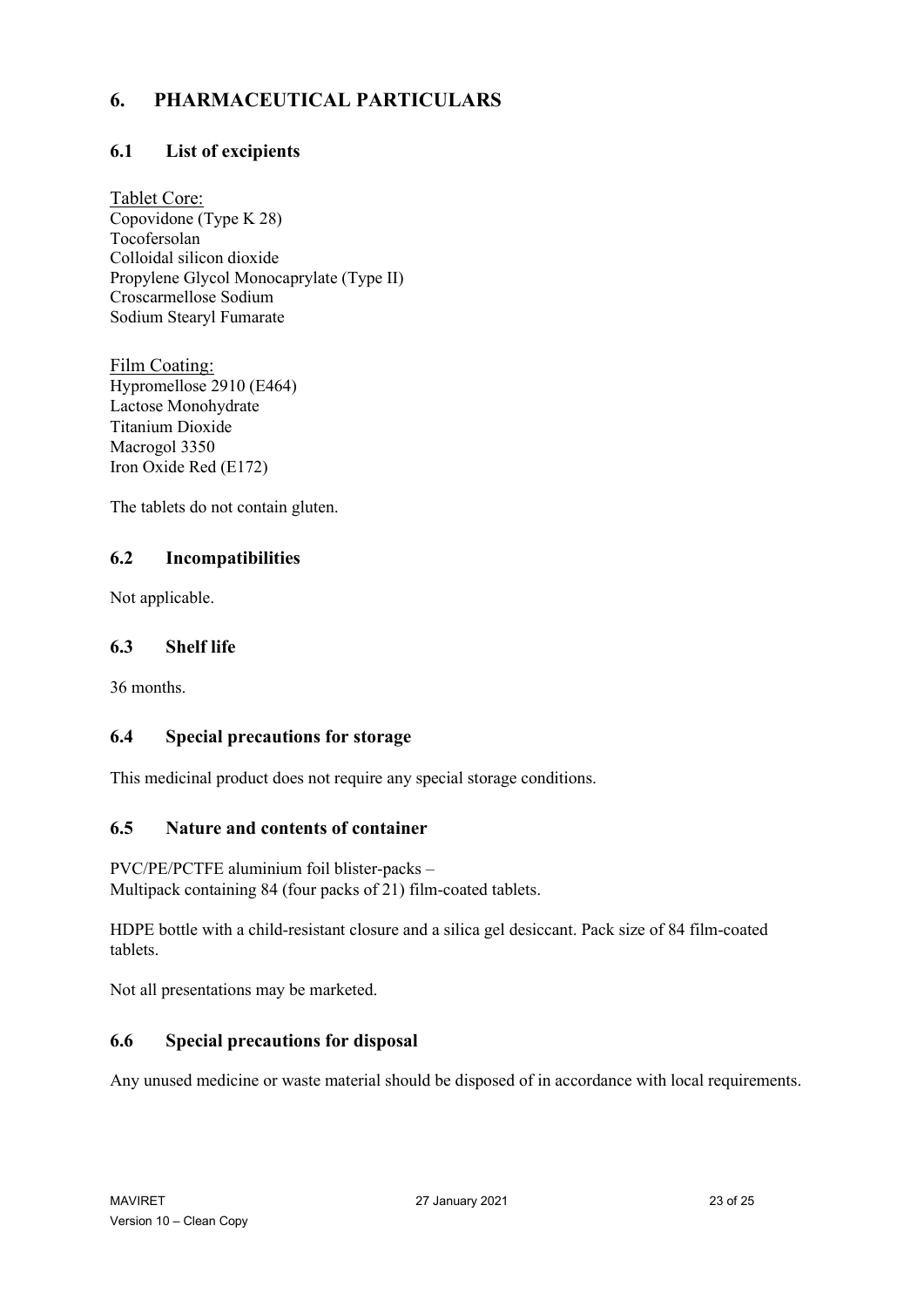# **7. MEDICINE SCHEDULE**

Prescription Medicine

# **8. SPONSOR**

AbbVie Limited 6th Floor, 156-158 Victoria St Wellington, 6011 New Zealand

Telephone: 0800 900 030

# **9. DATE OF FIRST APPROVAL**

20 June 2018

# **10. DATE OF REVISION OF THE TEXT**

27 January 2021

Version 10